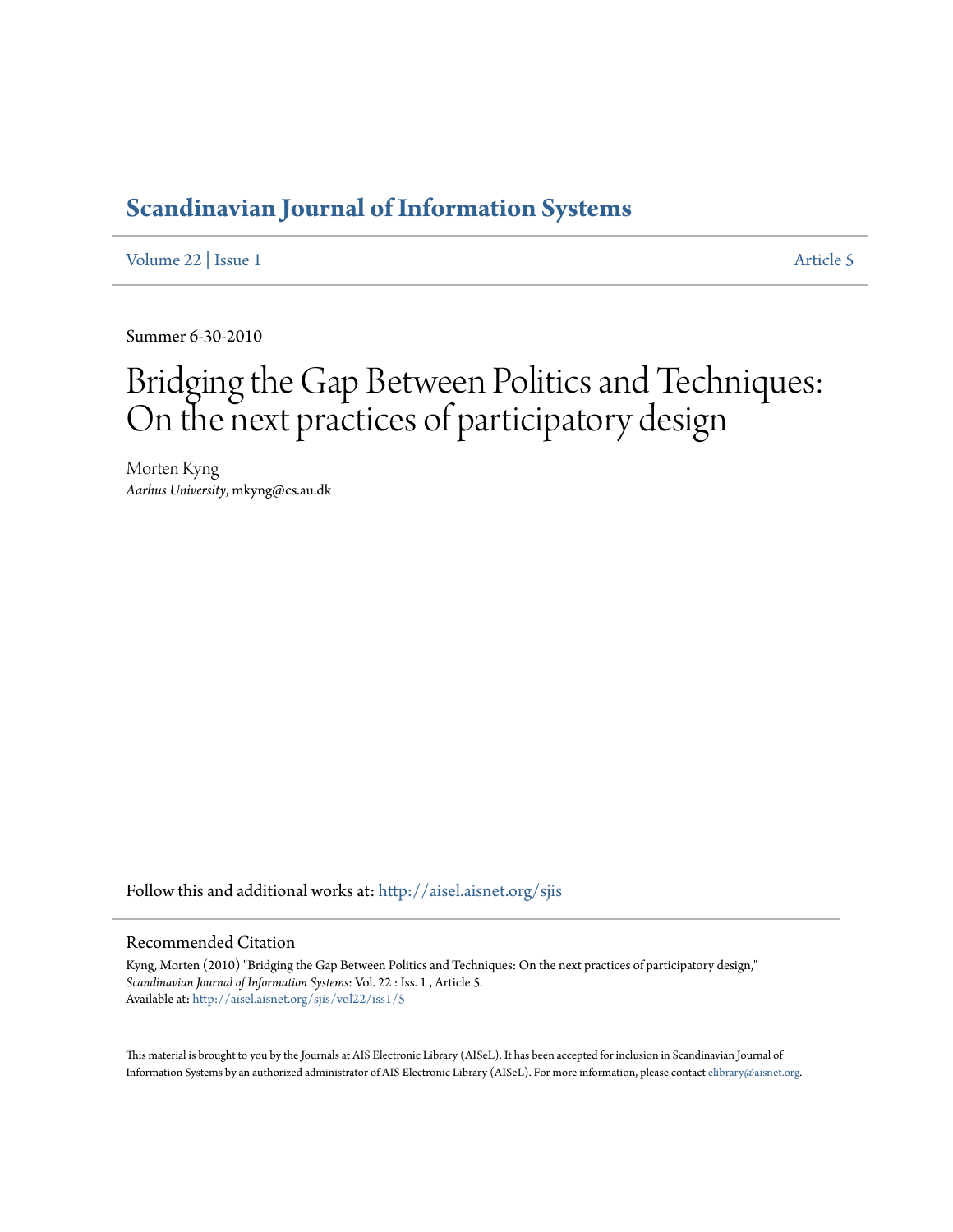# **Bridging the Gap Between Politics and Techniques**

### **On the next practices of participatory design**

Morten Kyng Aarhus University, Denmark *mkyng@cs.au.dk*

**Abstract:** This paper discusses how we in the participatory design (PD) research community may contribute to the evolution of ICT design<sup>1</sup> practices into something that is much more attuned to people using ICT and to their interests. The main idea is that to do so we need to focus more on issues in the gap between politics and techniques, e.g., project funding, types of users and of use settings, the role of companies and of Intellectual Property Rights and the types of projects we work on. The paper presents material illustrating that important changes are going on in the dimensions outlined by these issues and argues that these changes create important, new opportunities for PD to contribute to the 'next practices' of ICT design—as well as serious problems. Thus to exploit these new opportunities we need to improve our understanding of the issues involved and to develop new ways of taking them into account when we design and do research projects.

# **1 Introduction**

Participatory Design is about design and about participation in design by people who are potential users2 of the result of the design activities. To this end PD research has produced numerous useful results in the form of techniques, methods and conceptual frameworks, e.g. to support users in being creative and innovative in design and in exploring design ideas in relation to future use-practices (see, e.g., Greenbaum and Kyng 1991; Schuler and Namioka 1993; Jacucci and Kensing 2006).

However, often PD is also about how to do design in ways that support the participating users in pursuing their own goals and interest as a supplement to a management agenda. Thus

© Scandinavian Journal of Information Systems, 2010, 22(1), 49–68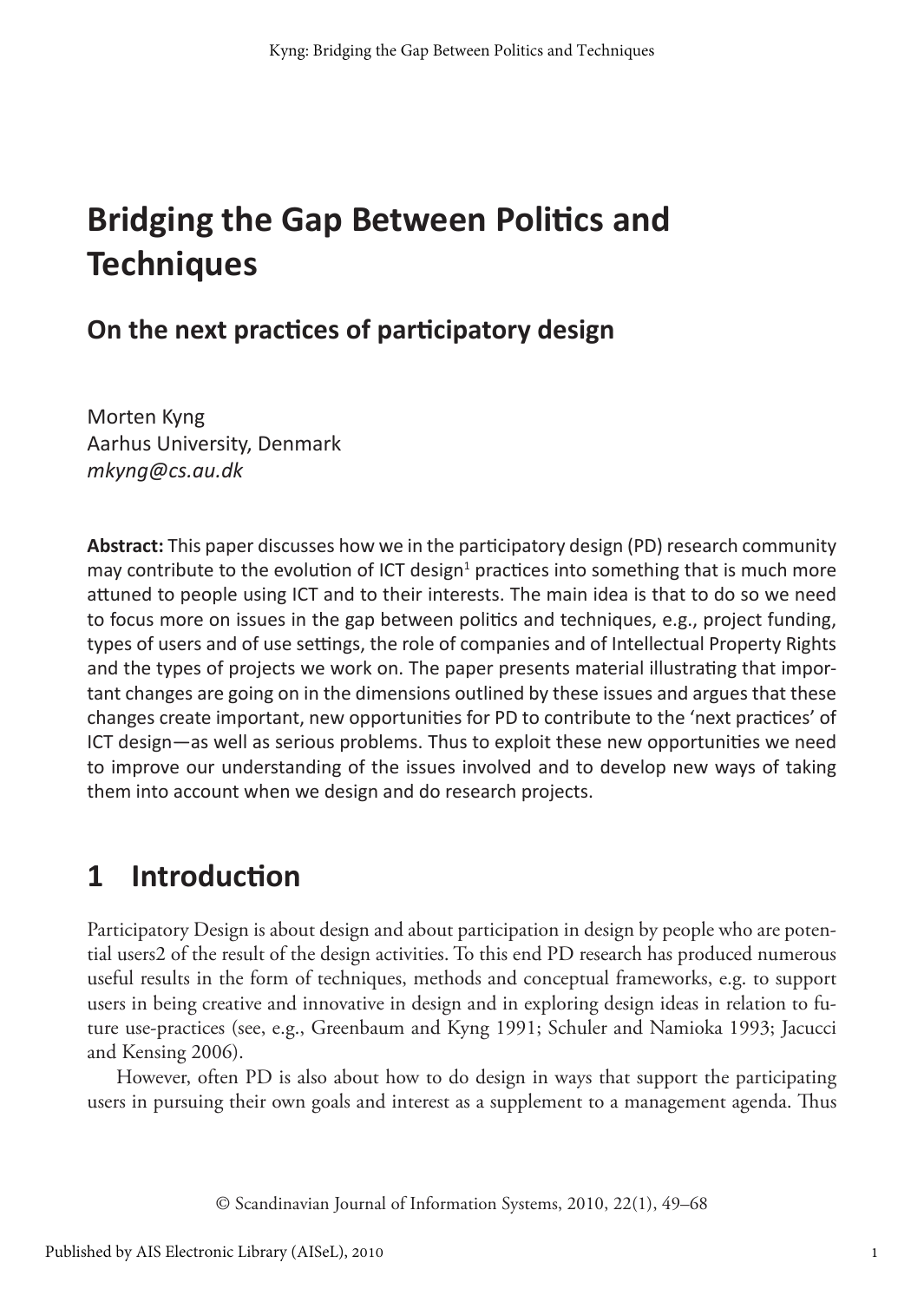several PD research papers address different aspects of user interests in relation to PD and often do so in the context of a political agenda for democratization (Ehn and Kyng 1987; Beck 2002; Shapiro 2005).

While these concerns are important there is more to a PD agenda than politics and techniques—especially if we want to influence future ICT design practices to be more attuned to people using ICT and to their interests. This article then is an invitation and a challenge to develop PD into an important part of the next practices of ICT design.

I believe that the conditions for the PD research community to meet this challenge are good for three related reasons. First of all ICT is becoming highly integrated into the everyday life of most people in ways that PD seems in a much better position to handle successfully than current ICT design practices which have a tendency to underestimate the complexity of work and misunderstand the nature of human activity (Shapiro 2005). Secondly, the cost of failure or bad design of ICT is increasing rapidly due to the ubiquitous nature of ICT. Health care and care are two prominent examples of this: an aging population and so-called lifestyle diseases are challenging current approaches to the delivery of health care and care. Thus several countries look to ICT as a key element in radically different future systems. Thirdly there is a growing recognition of the crucial role of users in innovation. Standard textbooks on innovation management (Tidd and Bessant 2009) point to users as an important element in radical and especially discontinuous innovation. Furthermore when it comes to functionally new innovations, several researchers have identified users as key innovators (see, e.g., Hippel 2005).

However, to seize this opportunity we have to demonstrate that PD can deliver ICT designs that appeal both to users and to those who pay. To do so we need to deconstruct the current discussions on 'politics' and find new practical ways to cater for the PD aspects of ICT design, including user interests. If we continue with the current focus on politics and techniques only, we run the risk of ending up in a situation where a diminishing group of PD researchers do politically correct research projects while the next practices of ICT design are being shaped by others whose main interest in users are as providers of useful input to traditionally, management controlled processes.

Thus in the sections below I present a supplementary *framework for understanding, discussing and doing PD research with the aim of increasing the influence of PD research on the next practices of ICT design*. First a short section introduces the conceptual framework. Then follows the main section that uses the framework to investigate and discuss past, present and future PD research. The paper is concluded with a set of recommendations for future PD projects.

# **2 A conceptual framework to bridge the gap between politics and techniques**

The first part of the framework concerns *ideals*. Explicit discussions of ideals like democracy have been on the agenda of the PD research community for decades, but over time they have come to play a less dominant role in writing on PD projects (Beck 2002). To better understand the ideals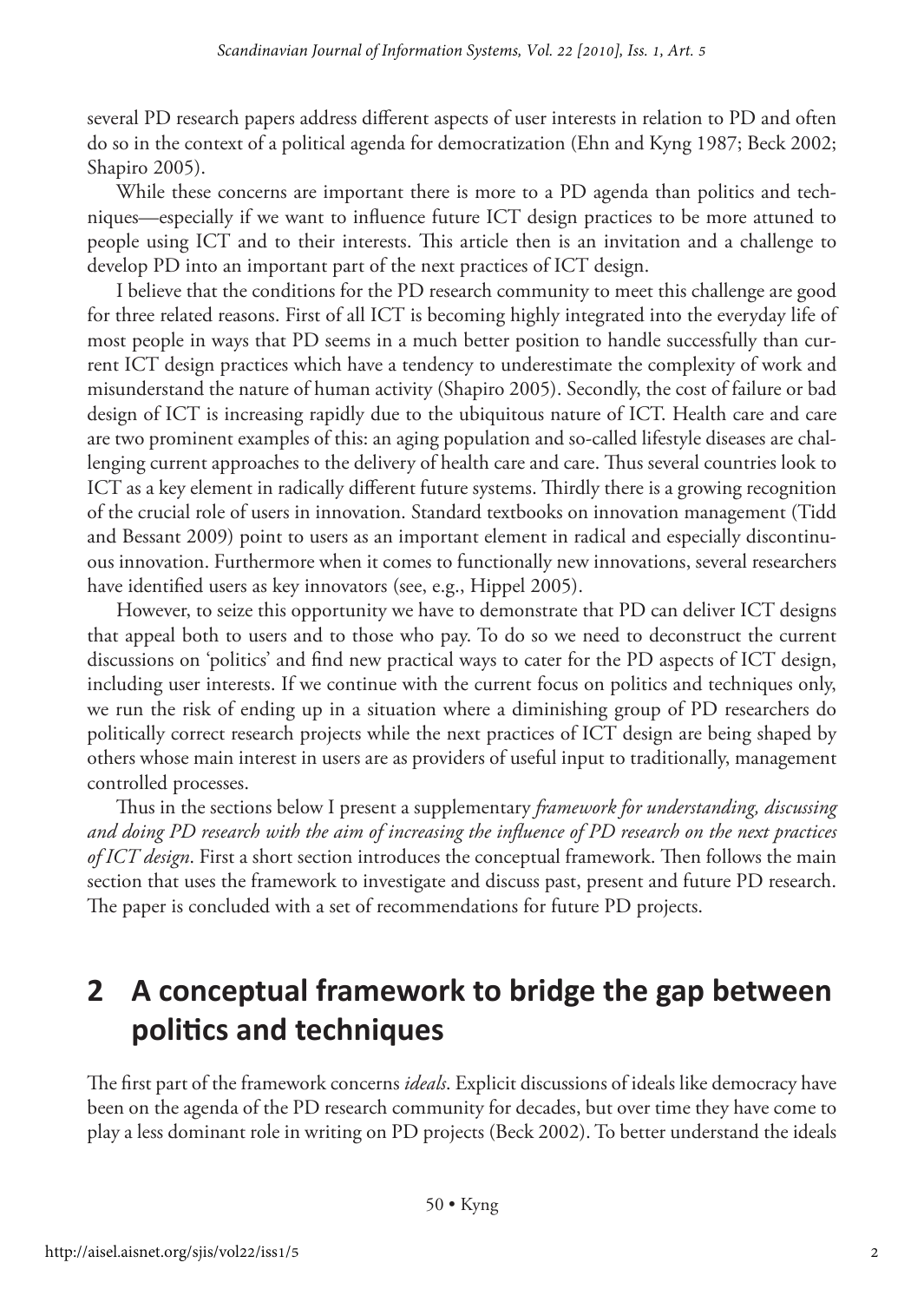of PD research projects and how they have developed I also look at the ideals of PD vis-à-vis ideals of society relating to research and development.

The two following parts of the framework concern the roles of *companies and of intellectual property rights.* Companies in the role of 'user-companies', i.e., settings were ICT is used, have often been discussed in PD, especially in the early days of PD in Scandinavia. Such user companies were often considered to be the counterpart of users (see, e.g., Bjerknes et al. 1987). However, companies have other important roles, especially the role of producers of ICT. I argue that in relation to companies in PD projects fewer changes have occurred than we might think. In our society the role of 'producer-companies' is tightly coupled to intellectual property rights, IPR. I use this category to discuss some of the changes in how PD projects and society at large look at and handle IPR. I argue that some of the changes that have occurred might impede the implementation and dissemination of the results of PD projects.

*Funding* is the next part of the framework, and an area where important changes have occurred. A major trend is that basic university funding for research projects decreases compared to external project funding acquired through competition. Such external funding schemes—at least in Scandinavia—increasingly encourage cooperation with non-research partners (Mathiassen and Nielsen 2008). Not much is written about this funding in PD papers, except the customary acknowledgement of external funding sources. However, I will argue that some of the changes taking place add to our possibilities to influence ICT design in the future.

Then follows two areas where profound changes have occurred. First the *types of users and settings* in PD projects, which now include much more than workers and workplaces. Secondly, the handling of *user interests*, where changes are illustrated by the vanishing roles of trade unions. While these changes have obvious positive aspects—and several of these have been discussed in several papers—I argue that new serious problems have been introduced, but not debated. So far they reside in the gap, but we need to address them more directly than hitherto to allow for stronger safeguarding of user interests in the future.

Then I look at the *types of projects* we in the PD research community engage in and the *criteria for success* that they entail. Once more profound changes have occurred as illustrated by the decreased emphasis placed on production of knowledge for potential users beyond those participating in the project.

Finally I consider *techniques*. Techniques are probably the most common topic for PD research papers and the direct link to ICT design practices and practitioners. I will briefly discuss some of the challenges and difficulties that especially the changing user groups and settings entail for PD techniques.

Table 1 presents an overview of the elements of the framework. Column two and three respectively list some early and some recent key examples for each element to illustrate changes over time and the last column lists some challenges for next practice.

Obviously there are many other important questions for PD researchers to consider than those outlined by the framework. One is how to increase the impact of existing PD research results on current ICT practice (see, e.g., Kensing 2003, section V). However, uptake of current PD research results is limited. In this paper I argue that a refocus of our research to include issues in the gap between politics and techniques may produce more useful results with respect to influencing next practices. Secondly, there is the question of how to improve work through improving the quality of software available on the market for use at the workplace through cer-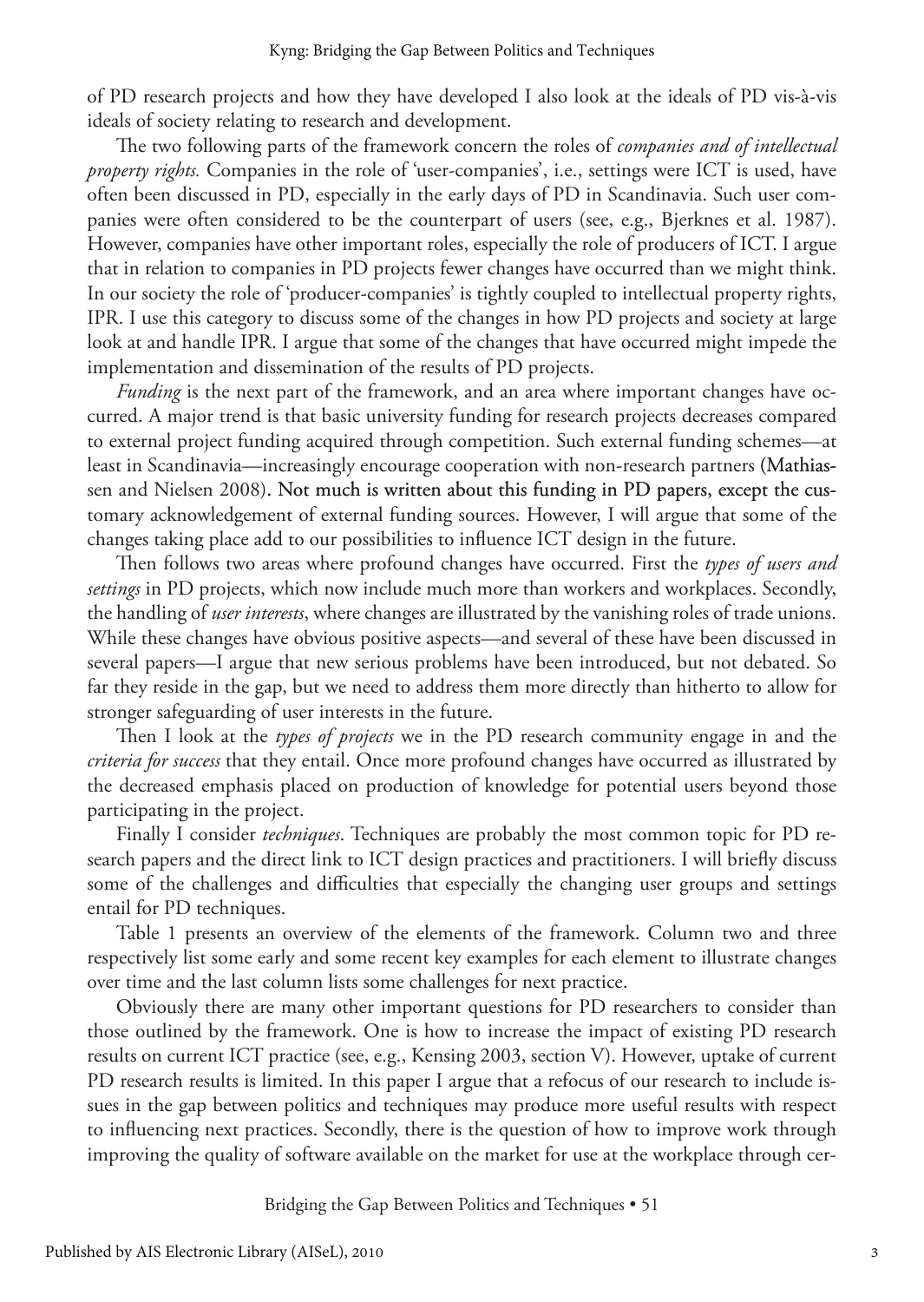tification (Walldius et al. 2009). While work on certification is a useful path forward towards better work conditions, it is reactive and not really a question of design. Finally, if one focuses on the political aspects of PD there are questions of how to promote a political agenda of democratization (Beck 2002). Politics in PD do receive quite a lot of attention (Bjerknes et al. 1987; Monteiro 2002; Monteiro 2003; Bertelsen et al. 2005). In fact the framework and discussion presented in this paper are partly a reaction to the discussions on PD and politics: I argue for more focus on the issues in the gap between politics and techniques as a way to increase our impact on the next practices of ICT design.

| Element                        | Examples from Early PD                           | Examples from Recent PD                                 | Challenges for next<br>practice                                                                 |
|--------------------------------|--------------------------------------------------|---------------------------------------------------------|-------------------------------------------------------------------------------------------------|
| Ideals                         | Workplace democracy<br>Supporting user interests | User involvement throughout<br>Better systems for all   | To design better systems<br>for users and for<br>organizations                                  |
| Company<br>roles               | User companies:<br>Counterpart                   | Users and producers: Partners                           | Effective involvement of<br>producers of ICT                                                    |
| <b>IPR</b>                     | Results free for all to use                      | Results a protected asset                               | Increased<br>implementation,<br>dissemination of and<br>continued development<br>of ICT designs |
| Funding                        | Internal                                         | External                                                | Focus on users, not just<br>use organizations and<br>research                                   |
| Users                          | Workers as opposed to<br>managers and owners     | Non-wage earners, e.g.<br>patients, customers, families | High involvement of<br>non-wage earners, e.g.<br>customers                                      |
| Settings                       | Workplaces                                       | Non-workplaces, e.g. homes                              | High involvement in<br>non-work settings                                                        |
| Safeguarding<br>user interests | Trade Unions                                     | PD researchers                                          | New alliances<br>safeguarding diverse user<br>interests                                         |
| Project<br>outcome             | Teaching material for users                      | Research papers                                         | Materials supporting<br>qualified use and<br>dissemination                                      |
| Techniques                     | Experimental prototyping<br>Amateur fieldwork    | Experimental prototyping<br>Professionalized fieldwork  | Techniques for both<br>work and private<br>settings                                             |

Table 1: A framework for the gap between politics and techniques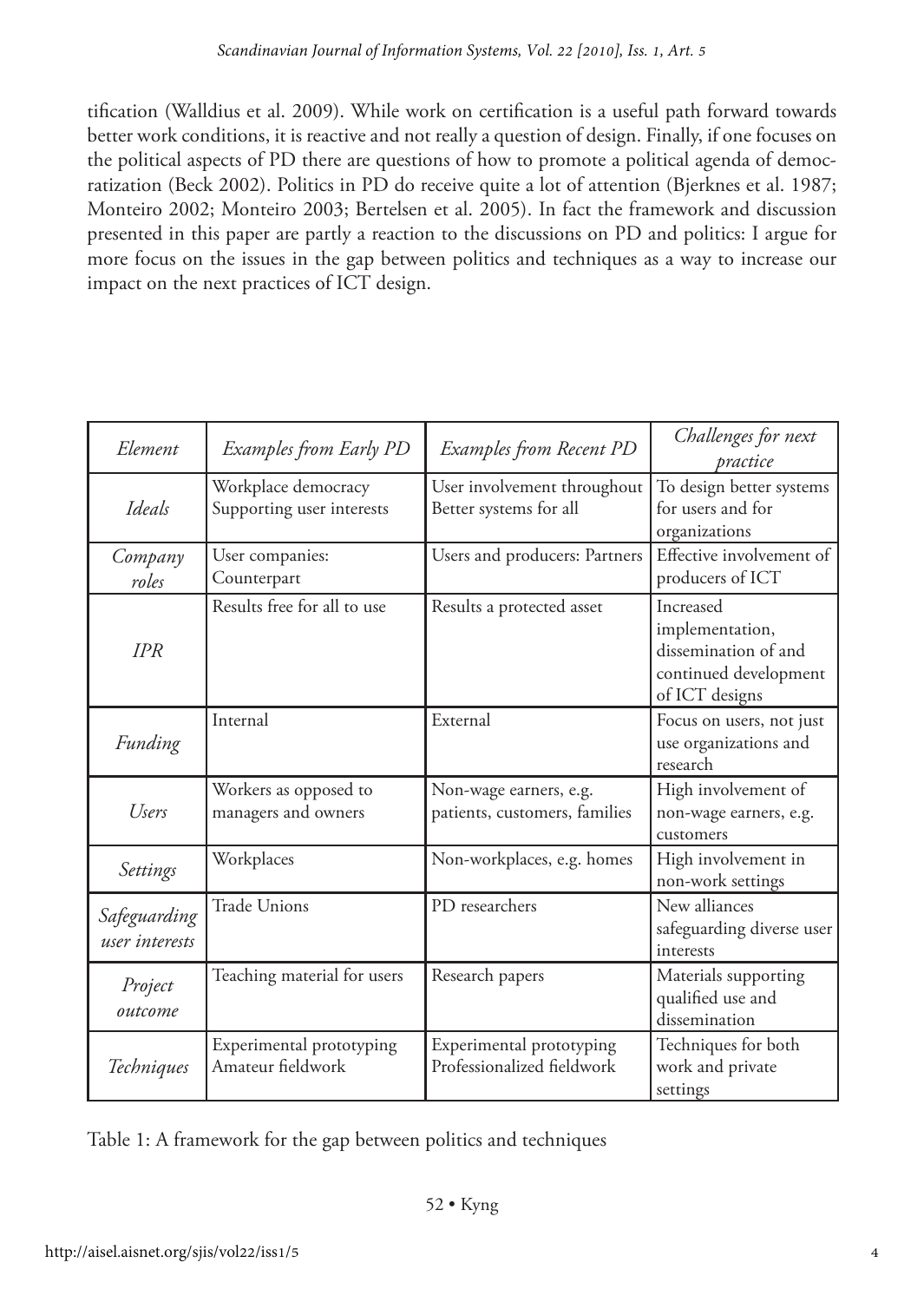### **3 Research for 'Next practice'**

In the following I use the framework to investigate developments in PD research projects over the last decades. As already mentioned the framework conceptualises issues that belong in what I term the gap between politics and techniques. I use the word "gap" because these issues usually aren't debated in PD papers. A consequence of this is that not much material is available. In addition, local circumstances are an important determining factor. For these two reasons I often use material from the local environment I know best, i.e., Denmark. However, I hope that the way I present and discuss the material makes it possible for the reader to use it in developing his/ her own understanding of PD in general and especially to use it in developing new PD research projects.

### **3.1 Ideals of PD research projects: from political ideals to design ideals**

I begin my investigations by considering how the ideals of PD research have evolved and how these ideals relate to more broad societal ideals on development and innovation.

There seems to be an agreement among most of those that discuss PD and politics that PD originally was attractive because it entailed notions of ethics, values and democracy (see, e.g., Bjerknes et al. 1987; Greenbaum and Kyng 1991; Kyng and Mathiassen 1997; Bertelsen et al. 2005; Balka 2006). Indeed the early Scandinavian projects that had a strong impact on PD in the 1980s and early 1990s emphasized workplace democracy, and partnering with trade unions. Two primary examples are the project by the Norwegian Iron and Metals Workers Union (Nygaard and Bergo 1975) and the Scandinavian Utopia project on ICT support and organization of work at newspapers with a strong focus on graphic workers (Bødker et al. 1987; Ehn and Kyng 1987; Ehn and Kyng 1991). However, most PD projects from the early 1990s and on do not include trade unions as partners. They do not even explicitly mention democratic ideals. In fact it seems that design ideals like 'user involvement throughout the project' and often 'prototyping' are what is common among the projects, or at least the research papers and the public debate on PD, see, e.g., (Bannon 1991; Bødker and Grønbæk 1991; Henderson and Kyng 1991; Kensing 2003; CPSR).

There are several elements in explaining this development. First of all the role of trade unions was never undisputed (Bjerknes et al. 1987). Their role in relation to concrete initiatives on technology varied widely from country to country, based on differences in, e.g., traditions, agreements, and legislation (see Einhorn and Logue 1982). Furthermore, from the 1990s on—i.e., in the decades following the Utopia project—trade unions gradually lost influence in general, their unifying role diminished (Shapiro 2005) while the role of other organizations like non-governmental organisations in representing more diversified democratic interests increased. In addition the role of ICT changed: from a technology most often used by engineering and administrative departments in an effort to rationalize the work of others to pervasive technology used by most people in the industrial world for many different types of activities. In a democratic perspective, especially workplace democracy, this means that ICT has become more like other technologies;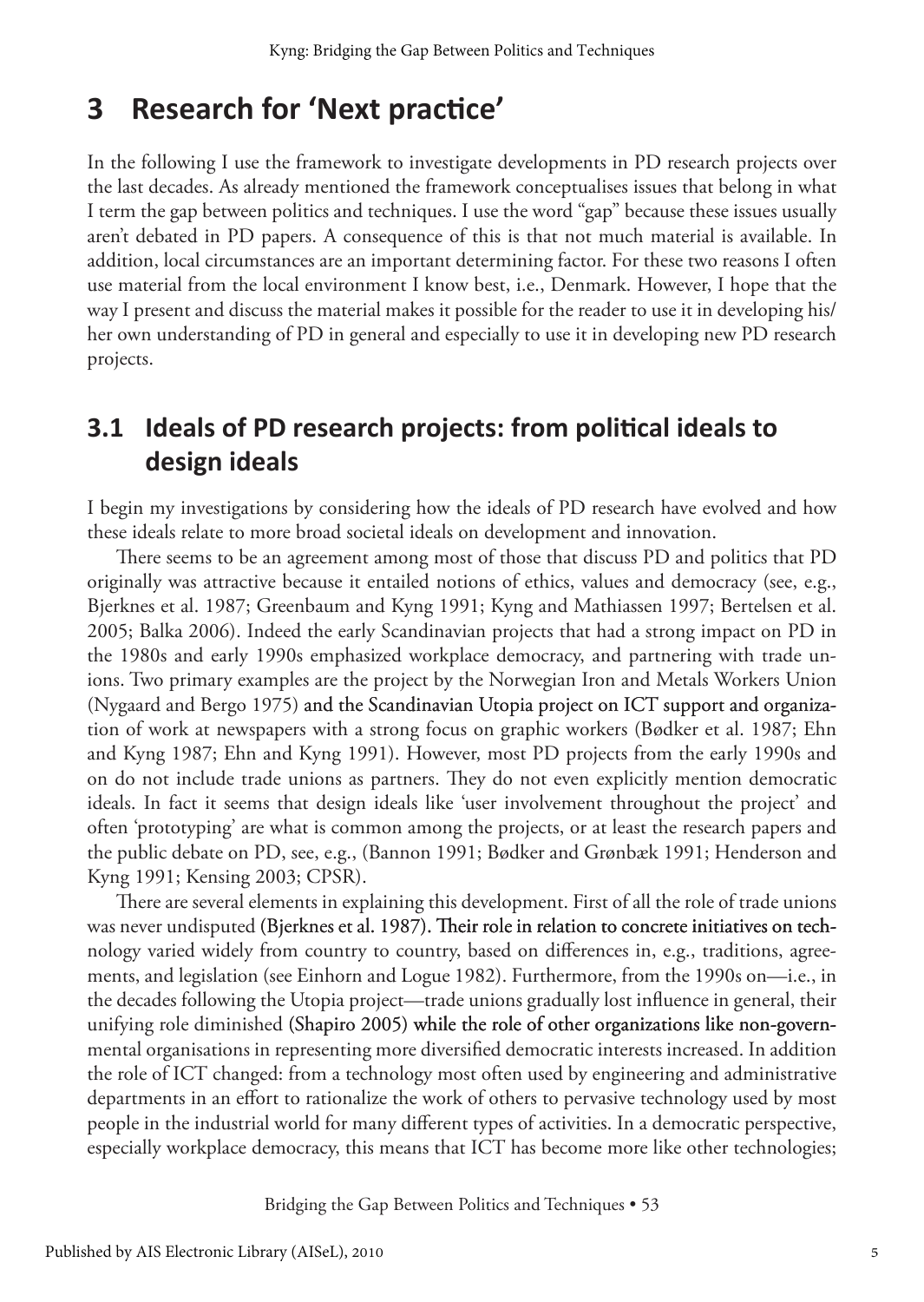and in a trade union perspective this again means that specific 'ICT and democracy' initiatives are not as obvious as in the early days of PD (Kyng 1998).

Today most PD projects do not talk much about democracy, but focus on user participation and the results of design. At the same time a crucial part of their rationale is that they have positive effects for the participating and affected users and companies. As illustrations I mention two such projects. In the first, the Dragon project, a group of PD researchers cooperated with employees and managers from the Maersk Line Shipping Company to produce a design for a global container booking system. The project developed a prototype that was effective and efficient for the skilled booker and allowed skilled bookers to provide high quality service (Christensen et al. 1998; COT 1998). In the second, the iHospital project, PD researchers and health care personnel developed a prototype for improved communication on and coordination of surgery. An independent assessment of the use of the prototype showed better utilization of resources and improved work environment (iHospital 2005). Both the Dragon and the iHospital projects used explicit PD techniques, and the participating users were very much aware that their participation had been crucial to the quality of the designs.

To characterize such projects, I quote Mike Robinson, who in a note on PD (Robinson 1998, p. 64) writes: "I believe that the results will stand on their own, and, when undertaken self-consciously, will enhance dignity, self-respect, and self-confidence. Although there is a connection, I do not believe such work will per se remedy injustice or significantly shift power-relations. This is a task for political action—and some of the actors will be Trade Unions." Others have characterized this development as a "gradual softening" with the result that the approach "has lost most of its critical edge" (Ivari and Lyytinen 1998, p. 147). From my point of view two relevant observations are:

First, the ideals of PD, including Scandinavian PD projects, have evolved as part of more general societal trends—PD is not something isolated from the rest of society, but develops in interaction with others, with technology and its use. Thus one could also say that the critical potential of PD is not a question that can be answered by analyzing PD in isolation, but should be seen as a relation between PD and possibilities for influencing ICT development and use. In (Kyng 1998) I briefly touched upon some of these issues using the term normalization to characterize the changing role of ICT from special to mundane (see also Shapiro 2005, p. 34).

Secondly, these developments in ideals continue to place PD in a strong position to generate high impact. To illustrate: Originally Scandinavian PD projects produced high impact through questioning the ideology of value free IT systems and sketching an effective way of involving users and safeguarding user interests in design through a trade union strategy. Today PD is in a position where it has the potential to produce results that are better for both employees/users and management/owners than non-PD approaches, especially when designing for complex situations, as illustrated by the projects Dragon and iHospital. However, when no explicit politics are involved the outcome for the users is more uncertain, especially at workplaces where conflicts are involved and no trade unions are active.

I now move on to consider the role of companies and then of IPR in PD projects. I argue that fewer changes have occurred than we might think—and that some of the changes that have occurred might impede the implementation of the results of PD projects.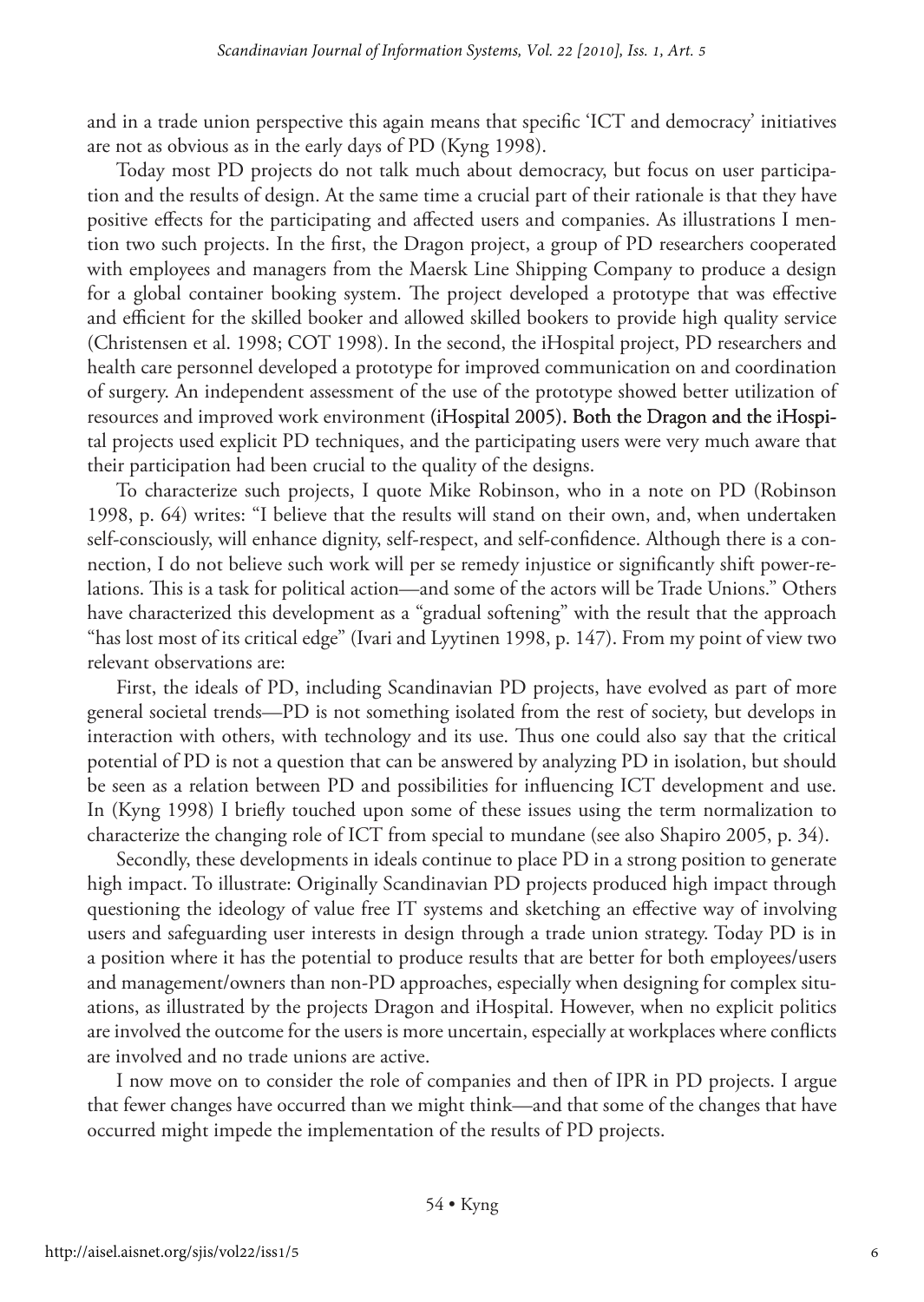### **3.2 Companies in the roles of users and producers: from counterparts to partners**

Inspired by, e.g., (Braverman 1974) early Scandinavian PD projects viewed companies as settings of use implementing capitalist logic such as deskilling; a view that projects like Utopia found ample evidence of in the introduction of computers at workplaces where, e.g., deskilling often was an intended result (Ehn and Kyng 1987). However, the Utopia project had a more nuanced view as evidenced by the cooperation agreement with the Swedish company Liber. The intention of the Utopia project was that the producer company Liber should develop a computer based newspaper system using the specifications from Utopia (cf., Bødker et al. 1987). Thus Liber would help promote Utopia ideals like quality of work and product by selling an IT system to newspaper companies. This role of companies as producers turning PD designs into products on the market has continued till this day. At the same time this positive role for companies as producers assumes that a reasonable number of use companies will buy the systems. This line of argument may be spelled out under the label of *Concrete Consensus*:

- The system and organization of work/activities will have positive effects for both users/ employees and for buyers/employers (representing the owners of the organization using the system).
- It is possible to find or establish one or more companies that will implement and market the system.
- A market exists for the system, i.e. there are companies/individuals who will buy it.

In the case of Utopia reaching Concrete Consensus was deemed to require a major initiative by the trade unions and involve struggle, negotiations and education as well as design and implementation of new ICT systems and new ways of organizing work. In more recent PD projects creating such Concrete Consensus is usually considered to be a direct result of good design work, cf. the Dragon and the iHospital projects discussed above where no explicit initiatives were taken but those related to design itself.

### **3.3 IPR: from non-issue to potential stumbling block**

In addition to the increasingly positive stance of, e.g., Scandinavian PD projects towards companies that *use* ICT something has changed in relation to companies that *produce* ICT systems and one such change concerns IPR.

Most PD projects want to get the designs they make out into the world. At the time of the Utopia project the simple way to do this seemed to be to convince different companies that they should develop ICT systems based on the PD work. Intellectual Property Rights were not considered a hindrance for companies that wanted to use the designs. Thus agreements such as the Utopia/Liber agreement did not involve royalties or other forms of payment from Liber to Utopia. The same regime was also present in the Dragon project where Maersk Line was free to use the designs in their subsequent system implementation as well as in their training of employees. In recent years this has changed. Generally there is a much greater focus on knowledge as a basis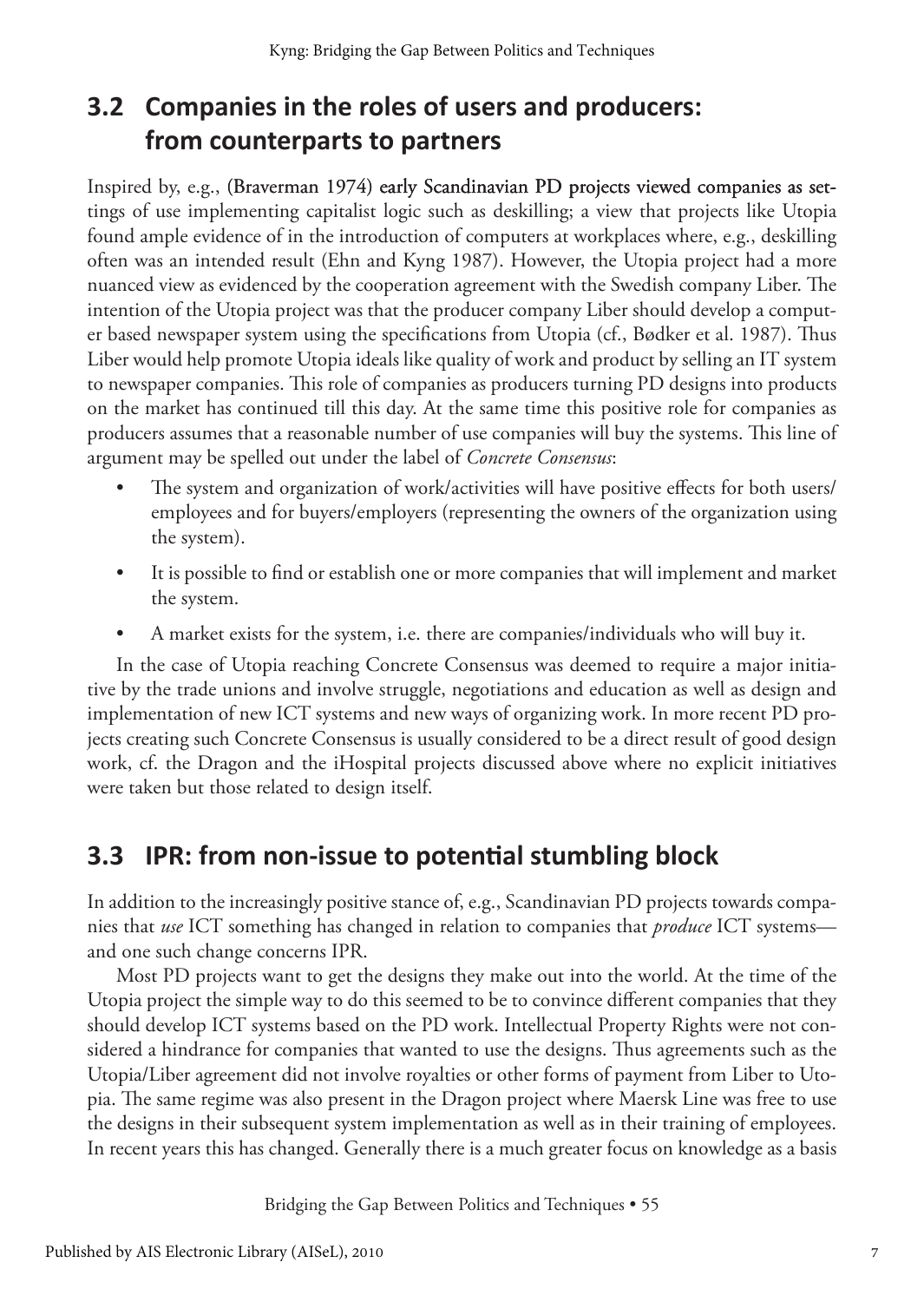for making money, and more specifically a focus on IPR. This is supplemented with an organizational focus where universities try to generate income based on the work of their researchers.

There are also individuals and their rights. The most common contracts for funding schemes in the Framework programmes of the European Union give the IPR to those who have generated them. From the point of view of the individual this is a positive development in terms of economic fairness. Many claim that this is also a positive development in terms of getting good designs on the market and through this used by many. The argument is that if IPR is not protected companies will not invest in developing the systems. However, disputes over IPR between individuals and companies may make it difficult to get companies to implement and market new systems. In addition the current focus on the rights of the individual to make money through protecting ideas challenge the positive effect on groups of users using systems based on protected ideas. Open Source (OSI 2009) and the Free Software Foundation (Stallman 2009) are prominent counter examples to the necessity of traditional IPR.

### **3.4 Funding: from neutral to supportive**

Most PD research papers acknowledge the agency funding the research, typically a research council, but do not discuss the influence of funding schemes. A few borderline cases exist: Balka (2006) who considers the value of tenure, Sørensen (2003) who discusses perceived research quality and potential implications on academic behaviour and Mathiassen and Nielsen (2008) who consider the impact of funding on Scandinavian information systems research.

One reason for not discussing funding could be its rather stabile and uniform character. However, using Denmark as an example, I illustrate that dramatic changes are occurring in funding and that these changes potentially have equally dramatic consequences for projects and project outcomes. Specifically I look at two groups of funding schemes that have been major sources of funding for Danish PD projects.

#### **Funding schemes supporting research/non-research cooperation**

In 1996 The Danish National Centre for IT Research, CIT, was set up by the Ministry of Science, Technology and Innovation in a move to circumvent the traditional focus on pure research in the existing Research Council structure (CIT 1998). In 2002 CIT was followed by a few regional funding schemes, including ISIS Katrinebjerg, which operated from 2002 to 2008 (Madsen 2007).

Danish PD researchers used the opportunities created by CIT and ISIS to get funding for a number of PD projects, including the Dragon and iHospital projects mentioned above. However, PD was not used because participants from the companies (managers and employees) knew about PD in advance. PD was used because the researchers, as part of project establishment, convinced managers and employees that specific PD tools and techniques should be used.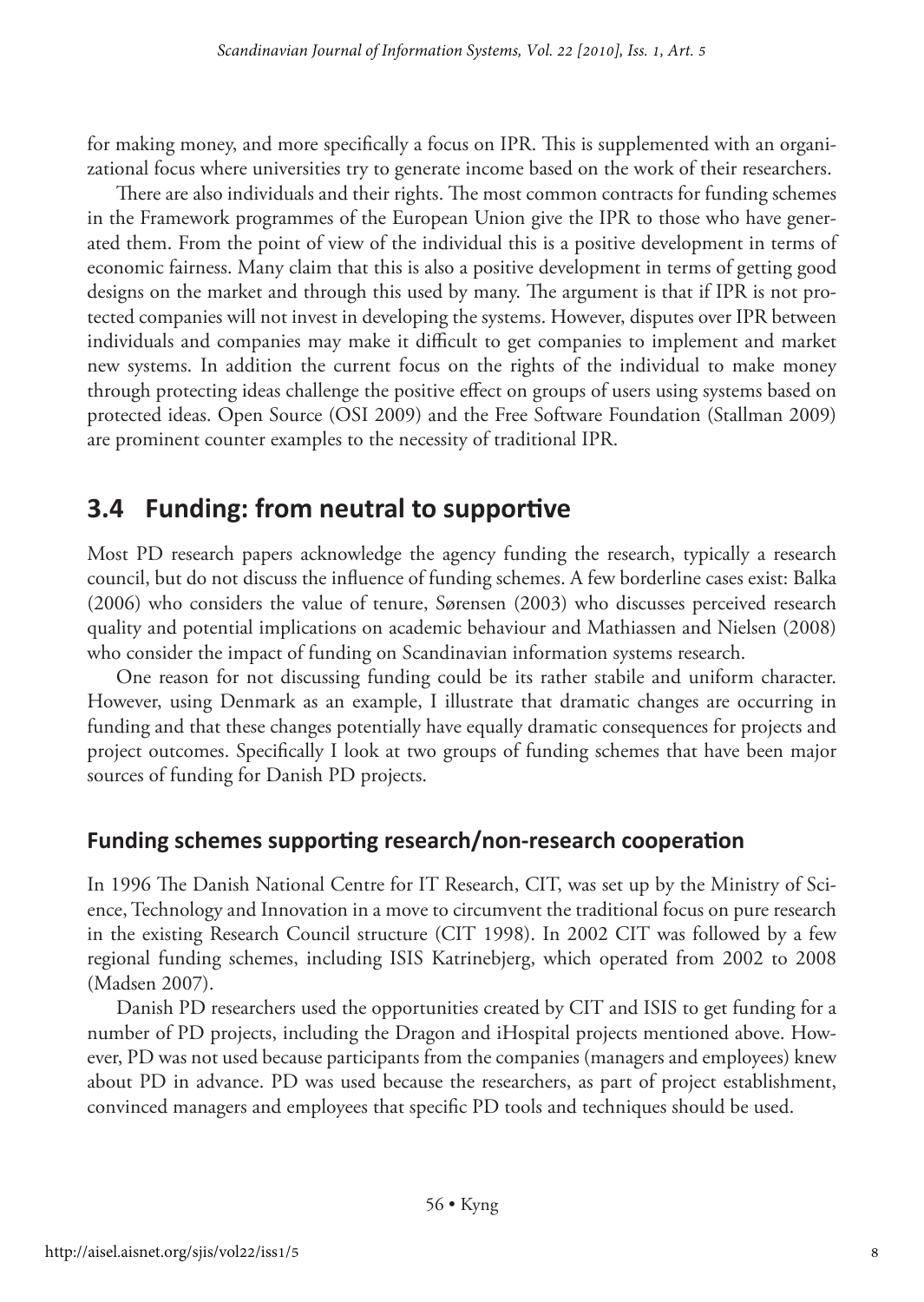#### **Funding schemes supportive of PD**

I discuss one such scheme: Caretech Innovation (Wells 2009), which operates from 2008 to 2012. It is funded jointly by the Central Danish Region and the European Union and the focus is creation and funding of projects in the health care area that have a business potential and are based on ICT research and User Driven Innovation. The management of Caretech interprets User Driven Innovation to mean PD.

Thus with Caretech funding opportunities moved from being neutral with respect to development approach to actively supporting the use of PD. This development is primarily due to the growing popularity of user driven innovation as a strategy for so-called knowledge based economies, and, especially in Denmark, as a strategy adopted by government institutions (Rosted 2009). When these global trends began to affect discussions of Danish funding, the Århus PD research group had established itself as a major player both in research and in development of funding schemes. The latter role was based on the group's key role in CIT and ISIS. This in turn resulted in the Århus PD group being able to propose the Caretech funding scheme and win support for its implementation.

In summary: local expressions of international trends in government policy making met with local expressions of PD anchored in more than 30 years of international cooperation to create 'pro-PD funding schemes'.

Currently it seems that Denmark is in the front with respect to public funding in support of PD and other forms of user driven innovation. On the other hand there is a growing international interest in the Danish funding schemes both in Europe and Japan. Thus in the spring of 2010 a conference on user driven innovation was organized in Osaka, Japan, where the Danish funding schemes played a prominent role.

### **3.5 Users and settings: from workers at workplaces to many in most places**

As use of ICT has evolved PD research has gone through a broadening of scope from workers and workplaces to numerous types of people using ICT in many different places. This development has been both necessary and exciting. However, the fact that users in early PD projects were mainly wage earners working at specific work places made a lot of things related to involvement of users and organization of project work easier. Today we lack structures to support users, especially non-wage earners, in design. To illustrate: when organizing fieldwork, design workshops, experiments with prototypes, etc. PD researchers were drawing on established procedures at the different workplaces. Furthermore the workplaces were a non-private setting where the PD work usually blended in smoothly with work and work related activities. Finally users participating in PD could be paid for their participation just like they were paid for other parts of their work—and just like the researchers were paid.

Now this has changed—and we do not have well-established procedures for dealing with many of the new situations. This may be illustrated with a story from a Danish PD project (Aarhus et al. 2009). The project researched ICT-support for pregnant, diabetic women with a focus on the home. The participating users were pregnant diabetic women and employees at the hos-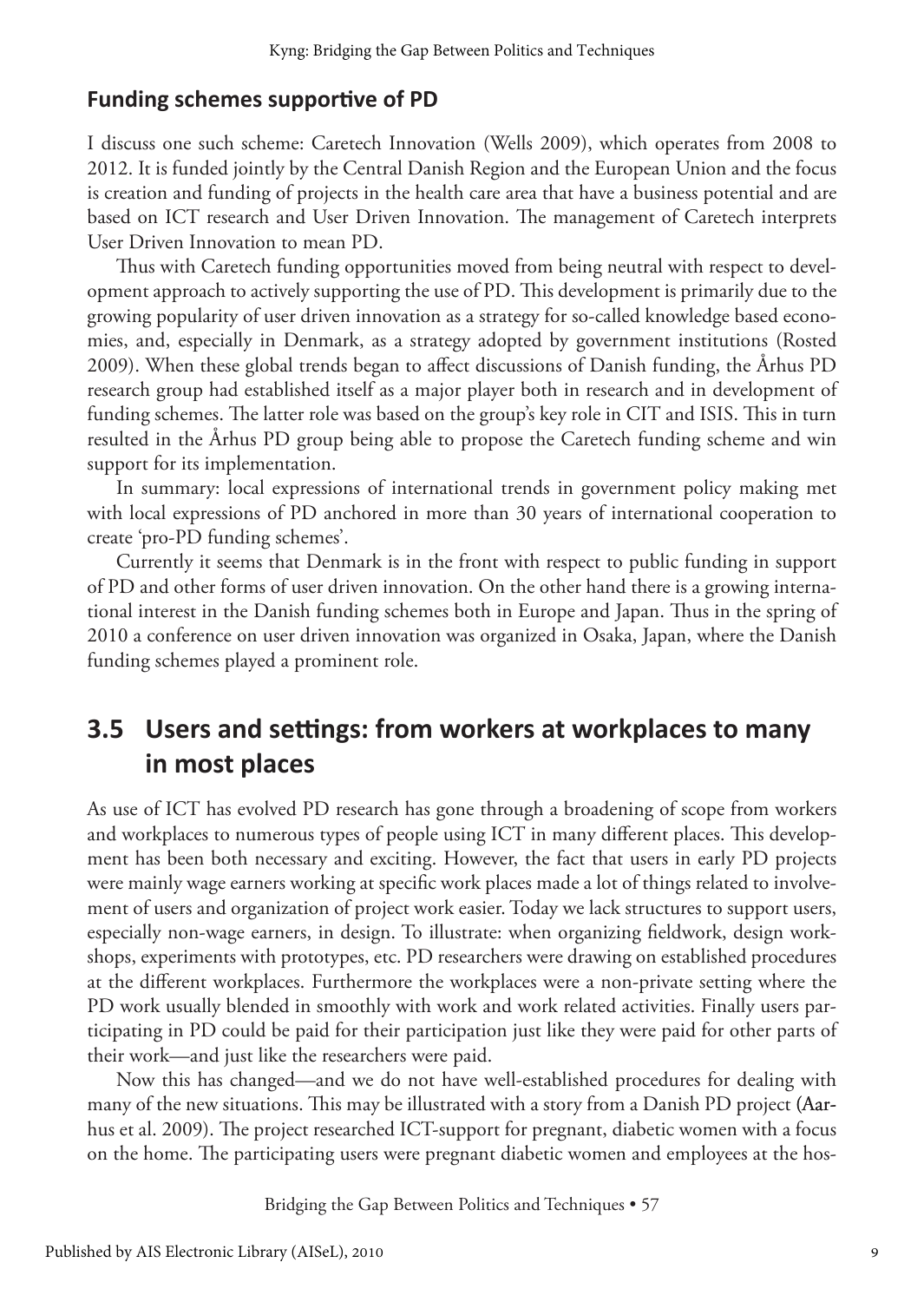pital involved with these women. Important parts of the work were field studies and contextual interviews in the different homes of the women. However, a year into the project the researchers found that they had done relatively more PD with the health care professionals than with the pregnant, diabetic women. They concluded that this was because arranging workshops and design sessions with the professionals was much simpler than with the pregnant women who typically lived one or two hours of transport away from the hospital (which was located close to the university where the researchers worked). This again led the researchers to develop techniques suited for doing PD in waiting rooms. Other ways to deal with the issue of non-work related PD include workshops in the evening, i.e., when the participants are not at work. However, in most cases this is not a good solution. Problems include transport, baby-sitting, and conflicting schedules (e.g., with hobbies). Furthermore lack of community among non wage-earner users often makes it hard to identify and involve users who have special interests in and ideas related to the project at hand. Finally when the target user groups include disadvantaged users, organizing PD work is further complicated (Grönvall et al. 2010).

### **3.6 User interests: no trade unions and what we may loose**

Work place democracy and trade unions no longer play an important role in PD. However, while the vanishing role of explicit democratic ideals has been debated at quite some length (Beck 2002; Monteiro 2003), not much has been said about the consequences of lack of trade union involvement—except when lack of democratic ideals has been debated. But other important issues are at stake and need to be explicitly considered by the PD research community.

First of all there is the question of user interests. Even if the assumptions on "concrete consensus" presented above hold in many cases, there are variations. One of the challenges for PD is to find better ways to safeguard user interests and to create opportunities for groups of users to pursue their own interests in relation to PD activities and the results of PD. One way to approach this issue is to team up with different interest groups representing users, e.g., interests groups for people with a handicap or elderly citizens. To illustrate: in a project on user driven health care innovation for elderly people, the group of partners includes "Ældresagen", a national interest group for elderly people (Wells 2007). However, such interest groups vary in many respects and specific strategies should be developed in each case.

Secondly, many PD projects produce knowledge that may have value beyond research. A very important goal of the first Scandinavian PD projects was to produce knowledge for workers. To illustrate: in the Utopia project the final report was produced in five languages, printed in 70.000 copies and distributed by the Nordic graphic workers unions to all their members. The subject matter was information technology in the graphic industry: trends, consequences and possibilities, with a focus on the alternative ICT systems design and organization of work that the project had developed. Similarly in the Norwegian Iron and Metal Workers project (Nygaard and Bergo 1975), two main reports were books written for Trade Union members. In the Danish project "Democracy, Development and IT", the main deliverables were also teaching material for trade union members. These materials were used for several years as the basis for one-week courses for shop stewards (Kyng and Mathiassen 1982). In more recent PD projects explicit knowledge generation for users, i.e., non-researchers and non-IT developers has played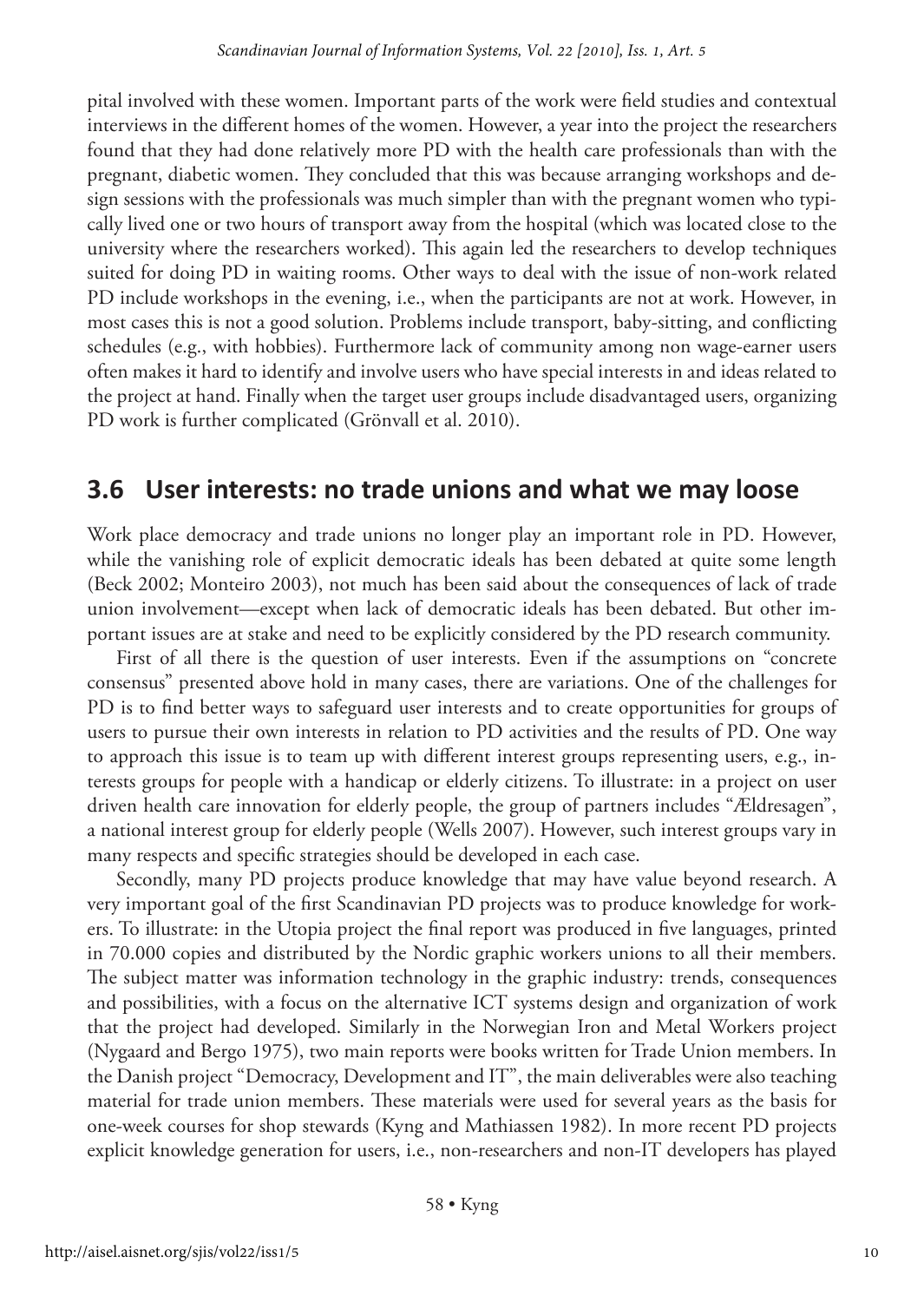a minor role—except for those users involved in the projects, cf. the discussion below on project types. I find it likely that a major reason for this is the lack of new visions and new structures to substitute 'work place democracy' and trade unions in setting an agenda for the generation and distribution of such knowledge.

If we in the PD research community want to continue to claim that our work has important positive consequences for potential users, then we need to rethink how they may benefit. Especially, if our goal is that potential users too, i.e., people beyond those that use our prototype designs, should benefit, then it seems that we need to put considerably more resources into this.

However, it should be noted that remarkable results have been achieved among the participants in many PD projects. For example, the Regional Hospital in Horsens, the hospital partner in the iHospital project, won a prize as the most innovative Danish hospital in 2008 and as the most innovative public Danish company in 2009. Probably not as a consequence of the PD project, but probably related to their work in this project and the improved understanding of local innovation that they developed. These positive effects are primarily based on the hospital as an organisational frame for innovation. It is not clear how to support the dissemination of knowledge, experience, etc., to other hospitals. So far such issues have been outside the scope of PD. It is probably something that will require cooperation with researchers and organizations outside the PD research community if we want to pursue this line of work.

Finally, in recent years the role of local trade unions in the development and implementation of Concrete Consensus on specific systems and organization of work is increasing together with the increased focus on user driven innovation in Danish municipalities. To illustrate: The Municipality of Aarhus has placed trade unions on their list of important partners in innovation—together with citizens and employees (Lauridsen 2009).

### **3.7 Project types, goals and outcomes: from user focus to research publications**

An initial observation is that we are not very good at presenting and discussing the different types of projects we do. Thus we don't learn as much as we could about how to increase the chances of success outside our home ground, the 'research only' arena. Furthermore we don't have an established typology, and the four types of goals used to characterize projects below only represent a first attempt at finding some of the important distinctions.

The PD *research only* projects are classical research projects in the sense that if research papers are produced most people will agree that the project is a success—the better the papers, the greater the success. Those of us who work in a university environment will know quite a lot about how to do such projects and how to write research papers. Thus there may be a tendency to choose this kind of project because we know how to do them.

Many PD research projects involve users as active participants in design and include *user experience* among their goals or outcomes because they produce interesting experiences for all or most participants. Typically, however, the main goal is doing PD research. The materials produced by the PD researchers are research papers plus what is needed to carry out the project. Such projects do not involve themselves in producing and disseminating knowledge that makes the work in the project useful to wider groups of users outside the project, see, e.g., (COT 1998;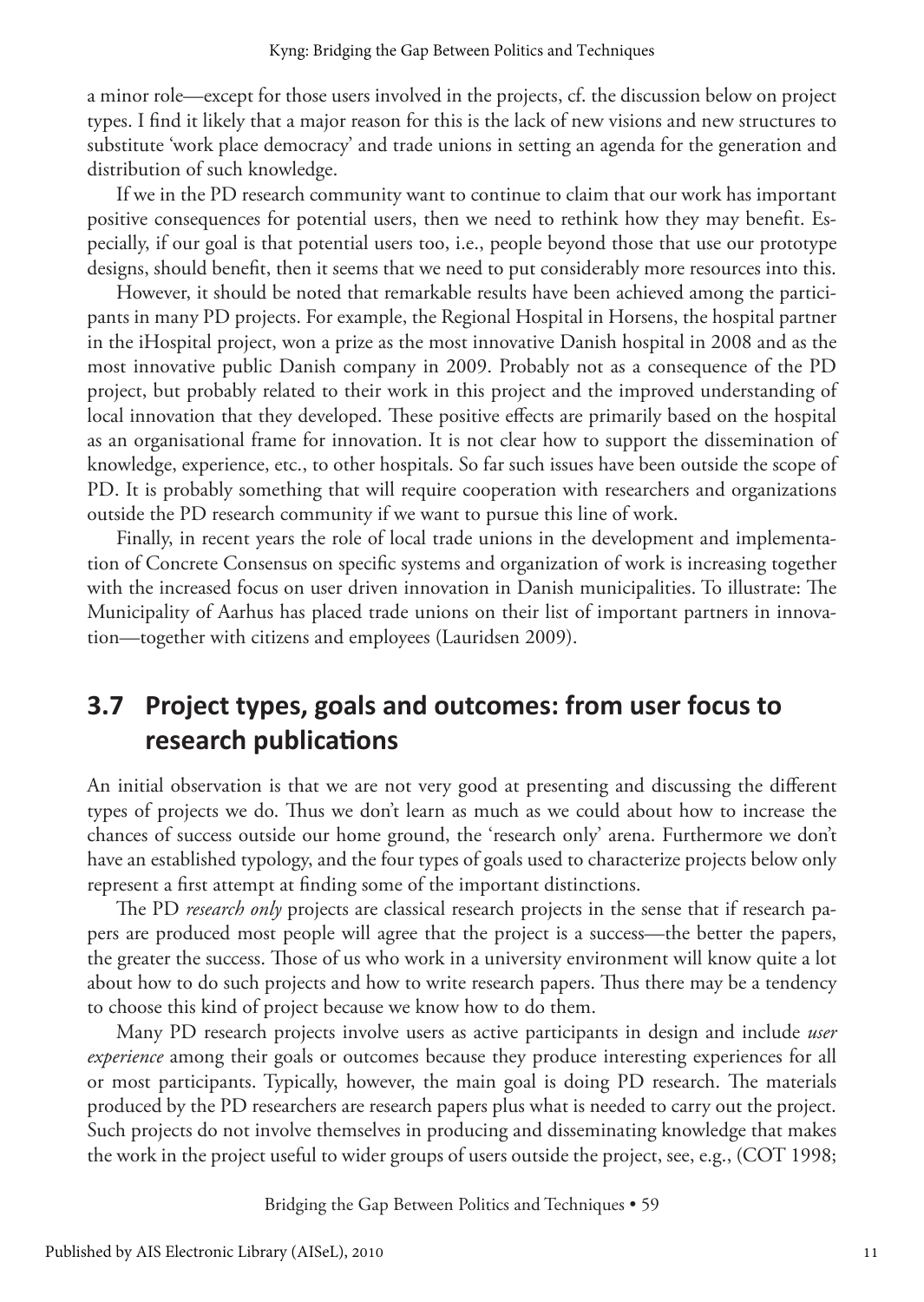iHospital 2005; Mogensen and Kyng 2008). Reasons for this are discussed below in connection with the next type of goal.

Some PD research projects have goals related to *user knowledge,* i.e., goals that concern production and dissemination of knowledge to user groups beyond the project participants. The first Scandinavian PD projects (Nygaard and Bergo 1975; Carlson et al. 1978; Kyng and Mathiassen 1982) and the Utopia project (Bødker et al. 1987) had such goals—and the relative weight given to the project goals favoured production and dissemination of knowledge for the user groups over writing research papers. Today this has changed—knowledge production directed towards users other than those directly involved is seldom given priority. I have already mentioned the lack of vision and structure on the user side to support and push for generation and dissemination of such knowledge. Furthermore, evaluation of university researchers is becoming more and more quantified and producing knowledge for users doesn't count as much as research papers<sup>3</sup>.

Goals related to *development* is the last type. To succeed projects with such goals should develop artefacts that are useful for bringing ICT-designs into real use. The projects Utopia, Dragon and iHospital had such goals. When we look at the development aspects in terms of prototypes and organization of work the projects produced remarkable results (Bødker et al. 1987; Ehn and Kyng 1991; COT 1998; iHospital 2005; Cetrea 2009). However, when we look at the issue of getting designs into use it is not so easy to find successes. Utopia failed in this respect, Dragon was a limited success, and only iHospital has succeeded: In the Utopia project a cooperation agreement was made with the company Liber according to which Liber was supposed to develop a system using the specification produced by the Utopia project. However, Liber failed to produce such a system. Looking back at the process this is not a big surprise. The Utopia project developed a new prototype-based, experimental approach to system specification. The Liber company was developing software based on very volatile hardware basis<sup>4</sup>. Add to this the now well-known problems of one organization developing an implementation based on specifications made by another organization plus rather non-harmonious relations between newspaper owners/management and employees/trade unions. The chances of success under these circumstances are small. Indeed success wasn't reached. In the Dragon case the shipping company Maersk Line quite late in the process decided to hire an external company to develop the new system based on the Dragon specifications. Again this is never easy with new innovative designs. The external company did indeed run into severe difficulties. The work was subsequently taken over by Maersk IT, a software company with the same owners as Maersk Line. Thereafter the process came back on track. Although it was not a smooth ride a rather successful system was eventually implemented and put into use by Maersk Line (Christensen et al. 1998; COT 1998; Shapiro 2005). The iHospital project is probably the greatest success with respect to implementing a system and organization of work based on a Danish PD Research and development project. Following a successful trial period it was decided to form a company with responsibility for making a product based on the prototype, as well as for marketing, sales, installation, maintenance, further development, etc. As for many other start-ups, the researchers were founders of the company and worked as software architects and programmers. In this way implicit knowledge from the PD project was available to the company. However, equally important to the success of the company was probably the work experience of the senior researcher from an international IT company and the hiring of a CEO with management experience from a company making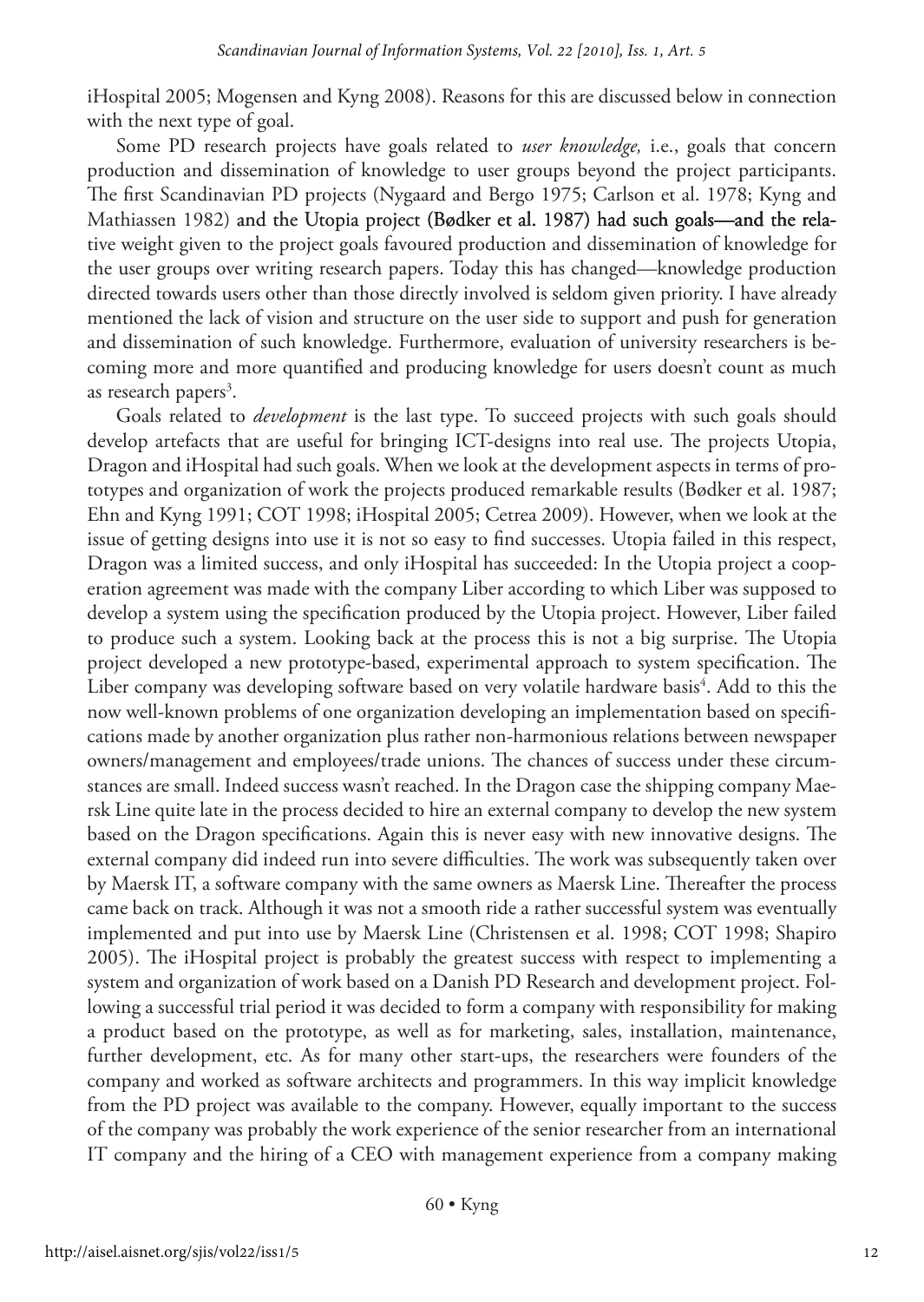IT systems for hospitals. The start-up company, Cetrea, implemented a product based on the prototype and installed it at the hospital in Horsens who had participated in the PD project. The installation got a very positive evaluation, and the changes attributed to the system included improved utilization of operating theatres and improved work environment. In the summer of 2009 the company made their second installation at one of the largest hospitals in Denmark, the University Hospital at Skejby (Cetrea 2009).

#### **3.8 Techniques: from public only to inclusion of the private**

Over the years the PD research community has developed a large number of useful techniques. Many are characterized by use of prototypes and by experimentation in realistic settings simulating future work and organization. In addition field work based on ethnography plays a crucial role, see, e.g., (Greenbaum and Kyng 1991; Schuler and Namioka 1993) as well as proceedings from recent PD conferences (Jacucci and Kensing 2006; PDC 2008). Experience in organizing e.g. PD field work has made it reasonably straightforward to work with sensitive areas like emergency response (Kristensen et al. 2006; Kyng et al. 2006). However, as discussed above in the section on Users and settings, practical ways of organizing PD work and of doing PD design have to a large degree been exploiting the fact that we were usually dealing with employees at work. A major current challenge for PD is how to deal with the home as an area for ICT.

One of the techniques available is probes (Gaver et al. 1999; Gaver et al. 2004). Probes are well suited for the home, but have recently been criticized for moving the focus from the involvement of users to the interpreter (Crabtree et al. 2009). A very different approach to dealing with the home is represented by 'home-labs' or 'experimental smart homes'. A home-lab is a controlled lab-environment built as, e.g., an apartment, with the difference that it is designed to facilitate easy installation of new technologies and easy monitoring to allow experimentation with and evaluation of novel technology in a controlled, but still home-like setting where people may live for days or weeks or just participate in evaluation sessions lasting a few hours. Several universities and research institutions have established such labs. However, without going into details, it seems that these labs are more oriented towards technology push and test, than towards participatory design.

So the question of PD techniques for the home remains open. We do believe though that we have some promising ideas: In one of our ongoing projects we have begun to experiment with an approach where we take advantage of the Danish folk high schools, where people live and study non-degree subjects of many different kinds. A typical period is 4-6 months, but recently one- and two-week summer courses have become popular. In the HandiVison project one of the partners is the Egmont folk high school, where the students are mainly young people with physical handicaps and their helpers. As part of the project we have developed a six months course on participatory design for these groups, called "The innovative user". The course focuses on development of aids for the participants by the participants and includes methods on idea development, design aesthetics and development of prototypes (Kyng and Spure 2008). Recently we have decided to expand this idea to other groups. We are currently investigating how to set up one- and/or two-week courses targeting different kinds of 'home settings'. One example is elderly who want to continue to live in their current home, but don't feel comfortable and safe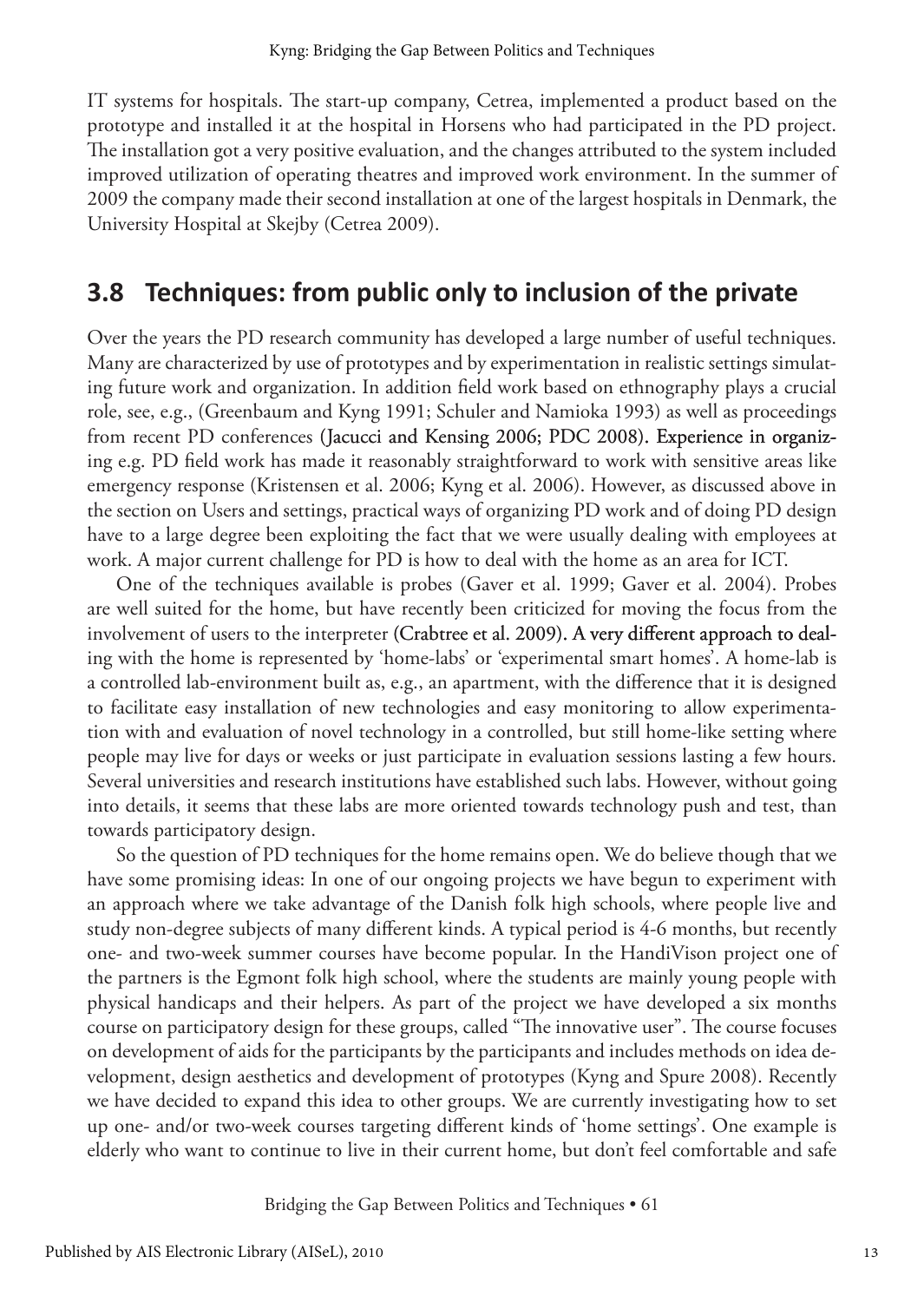as it is. Another is families where one member has a (specific) chronic disease. We believe that such courses, where people live together at a folk high school for one or two weeks, will provide a good basis for workshops generating and exploring ideas on support and even for setting up and experimenting using home-like labs. At least our preliminary experiences from the PD course at Egmont are positive (Spure 2009).

Furthermore, as 'users' become still more diversified PD techniques have to deal with new types of hierarchies, inequalities and dependencies in addition to the old employee/employer. As mentioned above in the HandiVison project user groups includes people with a handicap plus their helpers—and in some cases only the helpers have a language. In several other projects we have worked with PD involving both health care professionals and people receiving care/treatment, e.g., pregnant diabetic women. (Ballegaard et al. 2008) describes some of the dilemmas facing the pregnant women who get caught between the views and recommendations of health care professionals and their desire to live as normal a life as possible.

# **4 From research to ICT design practice: recommendations for bridging the gap**

This article is an invitation and a challenge to develop PD into the next practices of ICT design. I believe that the prospects for the PD research community to meet this challenge are good. However, research papers are not enough. We have to demonstrate that PD can deliver more than politics for the users and techniques for IT-professionals pursuing a management agenda. We have to demonstrate that PD can deliver ICT designs that appeal both to users and to those who pay—this is what I have termed Concrete Consensus above. At the same time we have to continue to cater for the PD aspects of ICT design, e.g., how to provide space for users to handle their interests. To this end we have to develop answers that are also valid for people who do not condone a political agenda of, e.g., workplace democracy. The material in the sections above is intended as food for thought for those who want to work with these questions. For those who also want to develop new PD projects along these lines I have the suggestions in table 2.

These are my suggestions for filling the gap. I hope that they will inspire debate—and most of all that the paper will encourage readers to participate in shaping the next practices of ICT design through new projects, new courses for users and designers and through political action.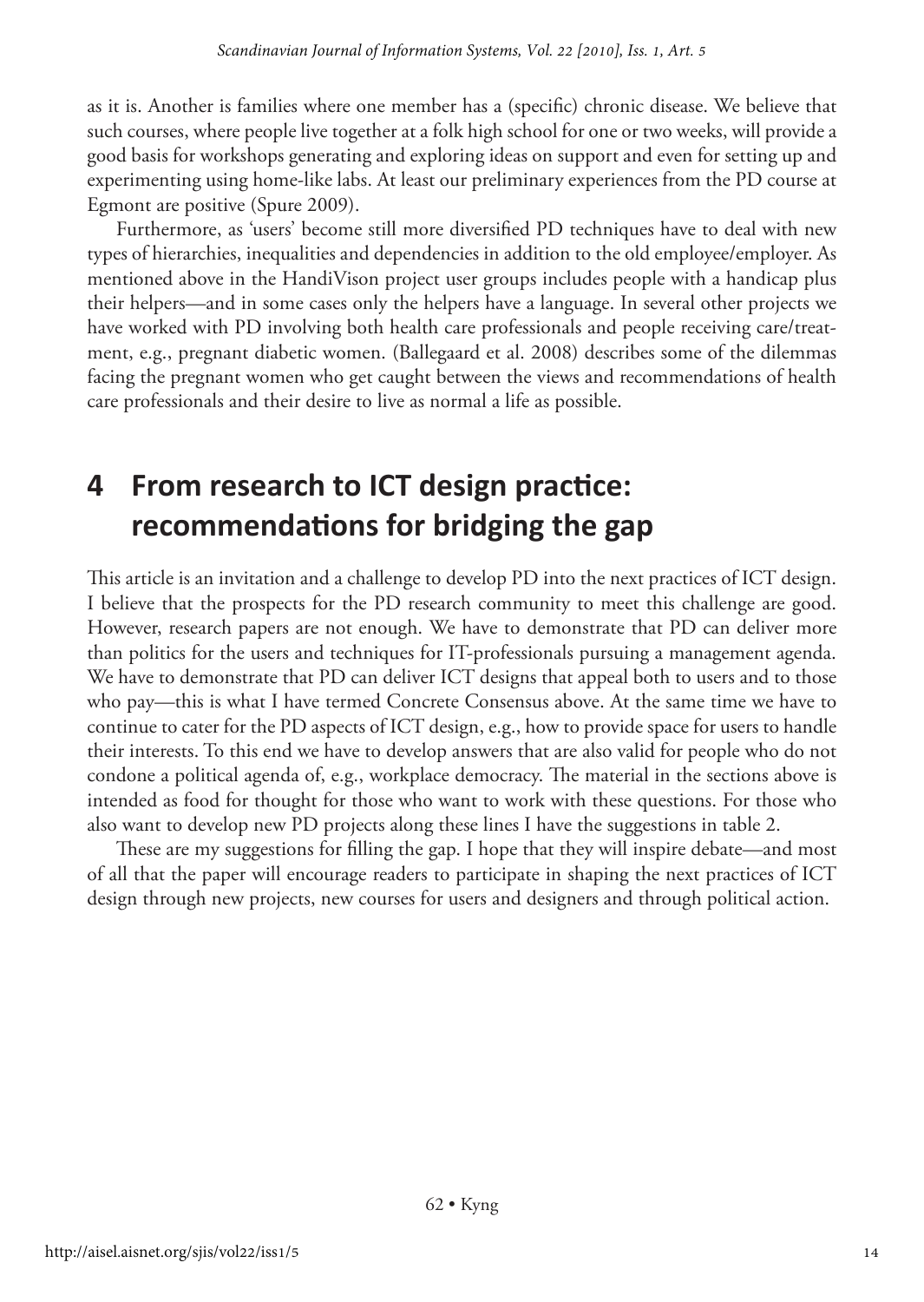| Element                        | PD for next practice                                                                                                                                                                                                                                                                                                                                                                                                                                                                                                                                                                                                                                                                                    |  |  |
|--------------------------------|---------------------------------------------------------------------------------------------------------------------------------------------------------------------------------------------------------------------------------------------------------------------------------------------------------------------------------------------------------------------------------------------------------------------------------------------------------------------------------------------------------------------------------------------------------------------------------------------------------------------------------------------------------------------------------------------------------|--|--|
| Ideals                         | Consider the kind of ideals that you as a person and as a member of a research group want<br>to pursue, and then consider what kind of ideals you want to pursue in a specific project<br>and how to engage in a discussion with the other project partners on their goals for the<br>project.<br>For the more political ideals consider what partners you may work with to promote these<br>and to create new visions for future work.<br>On the more practical side it may include thoughts on pros and cons for individual users,<br>group of users and management of user organisations as well as for producer companies and<br>IT-professionals.                                                  |  |  |
| Company roles<br>and IPR       | Consider possibilities for creation of Concrete Consensus and how to get an ICT design<br>into broad use—when relevant. This may include both employees and management<br>at involved workplaces, issues of IPR, cooperation with ICT producer companies or<br>investigating possibilities for creating start-ups. It may also include thoughts on a possible<br>business case for a vendor.<br>Consider if use of the Free Software model or Open Source Software may be suited for your<br>project. In some cases such models seem to be a good way to protect PD solutions from<br>being bought and diluted over time—at least for some time.                                                        |  |  |
| Funding                        | Consider the possibilities and restrictions of different funding options carefully.<br>Involvement with companies is increasingly a possibility, but look into the options for<br>involving users, especially for involving users on more than an individual level, e.g. as<br>representatives of a group.                                                                                                                                                                                                                                                                                                                                                                                              |  |  |
| Users and settings             | When possible make room for experiments with how to involve non-wage-earners and<br>non-workplace settings to compensate for the historical bias in PD towards wage earners<br>and workplaces.<br>Pay special attention to the handling of user involvement and user interests in cases where<br>potential users are not interacting on a regular basis based on their role as users, e.g., when<br>doing PD with patients, families and customers. With respect to 'compensation' some<br>options are:<br>$\bullet$<br>Low end: support for travel, paying for participation in workshops in nice resorts and<br>providing free versions of the ICT being designed.<br>High end: shares in a start-up. |  |  |
| Safeguarding<br>user interests | Consider possibilities for organisational alliances on the user side to supplement<br>cooperation with companies. Depending on the specific organisation such alliances<br>may support the safeguarding of user interests, generation of input on user interests and<br>dissemination of user knowledge on a larger scale, including knowledge on concrete<br>consensus. Such alliances may include trade unions, but probably in a less prominent role<br>than during e.g. the Utopia project.                                                                                                                                                                                                         |  |  |
| Project outcome                | Deliberate project outcomes in relation to the interests of all involved parties and<br>specify expected outcomes, e.g., research papers, prototypes, learning for those involved,<br>knowledge for user groups not directly involved and teaching materials. Consider setting up<br>ongoing monitoring of progress on these issues.<br>Materials supporting qualified use and dissemination in relation to ICT designs and<br>systems as well as organization of work/activities.                                                                                                                                                                                                                      |  |  |
| Techniques                     | Continue to support users as active participants throughout the PD processes.<br>Consider the use of social media, e.g. to promote different project outcomes, such as:<br>new ICT design and new ways of working<br>new knowledge for users<br>new techniques<br>and to create and sustain an ongoing dialogue, especially for non-wage earners.                                                                                                                                                                                                                                                                                                                                                       |  |  |

Table 2: PD for next practice: Filling the gap between politics and techniques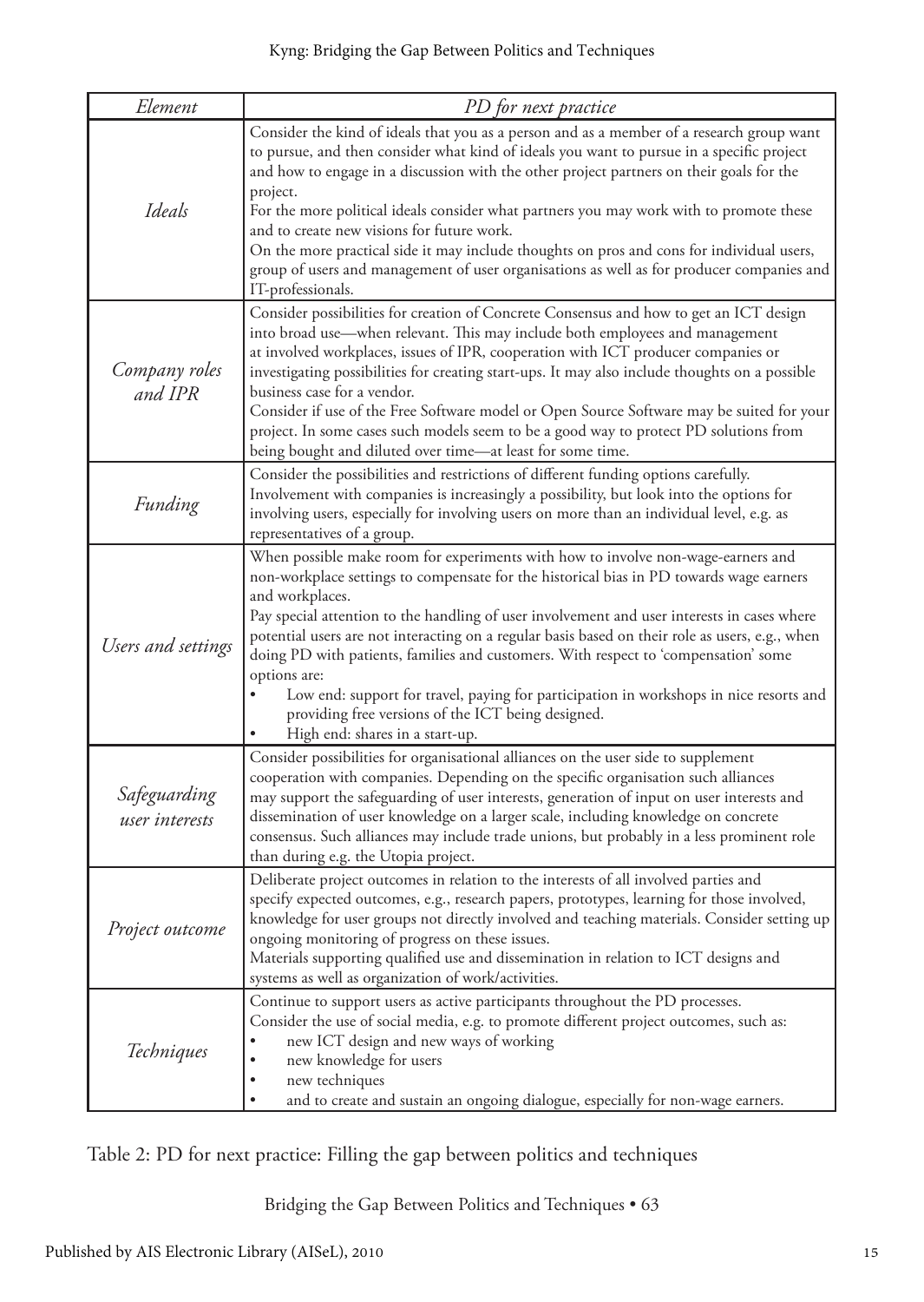# **5 Acknowledgements**

Thanks to Susanne Bødker, Olav Bertelsen, Kaj Grønbæk and Preben Mogensen for cornering me in such a way that I had to write this paper. And thanks to my other numerous colleagues and project partners. Our joint work over the years made this paper possible. Finally, I thank the editor, Samuli Pekkola, who's patience, interest and numerous comments have been indispensable in shaping the paper. His effort went far beyond the line of duty.

# **6 Notes**

- 1. I prefer to use the concept 'ICT design' in stead of 'systems development' or 'systems design' for two reasons: I take ICT design to include the other two and I find that it better encompasses the flavour of what current design and development involving ICT is about, i.e., not only 'systems'. However, none of the three concepts are good at emphasising the role of human activity in design and suggestions for an alternative will be appreciated.
- 2. For ease of reading I'll just write "user" also when I mean "potential user".
- 3. A related discussion on research papers and relevance for practitioners may be found in (Mathiassen and Nielsen 2008).
- 4. During the Utopia/Liber cooperation hardware for the graphics industry changed from being special purpose, e.g., bit sliced, to being general purpose.

# **7 References**

- Balka, E., (2006). Inside the belly of the beast: the challenges and successes of a reformist participatory agenda. In: *Proceedings of the Ninth Conference on Participatory Design: Expanding boundaries in design,* ACM, p. 143.
- Ballegaard, S. A., Hansen, T. R., and Kyng, M. (2008). Healthcare in everyday life: designing healthcare services for daily life. In: *Proceeding of the twenty-sixth annual SIGCHI conference on Human factors in computing systems*, Florence, Italy, ACM, pp. 1807-1816.
- Bannon, L., (1991). From human factors to human actors: The role of psychology and humancomputer interaction studies in system design. In: *Design at work: Cooperative design of computer systems*, pp. 25-44.
- Beck, E., (2002). P for political: Participation is not enough. *Scandinavian Journal of Information Systems*, (14:1): 77-92.
- Bertelsen, O., Bouvin, N., Krogh, P., and Kyng, M., editors, (2005). *Critical computing: between sense and sensibility*, Aarhus, Denmark, ACM.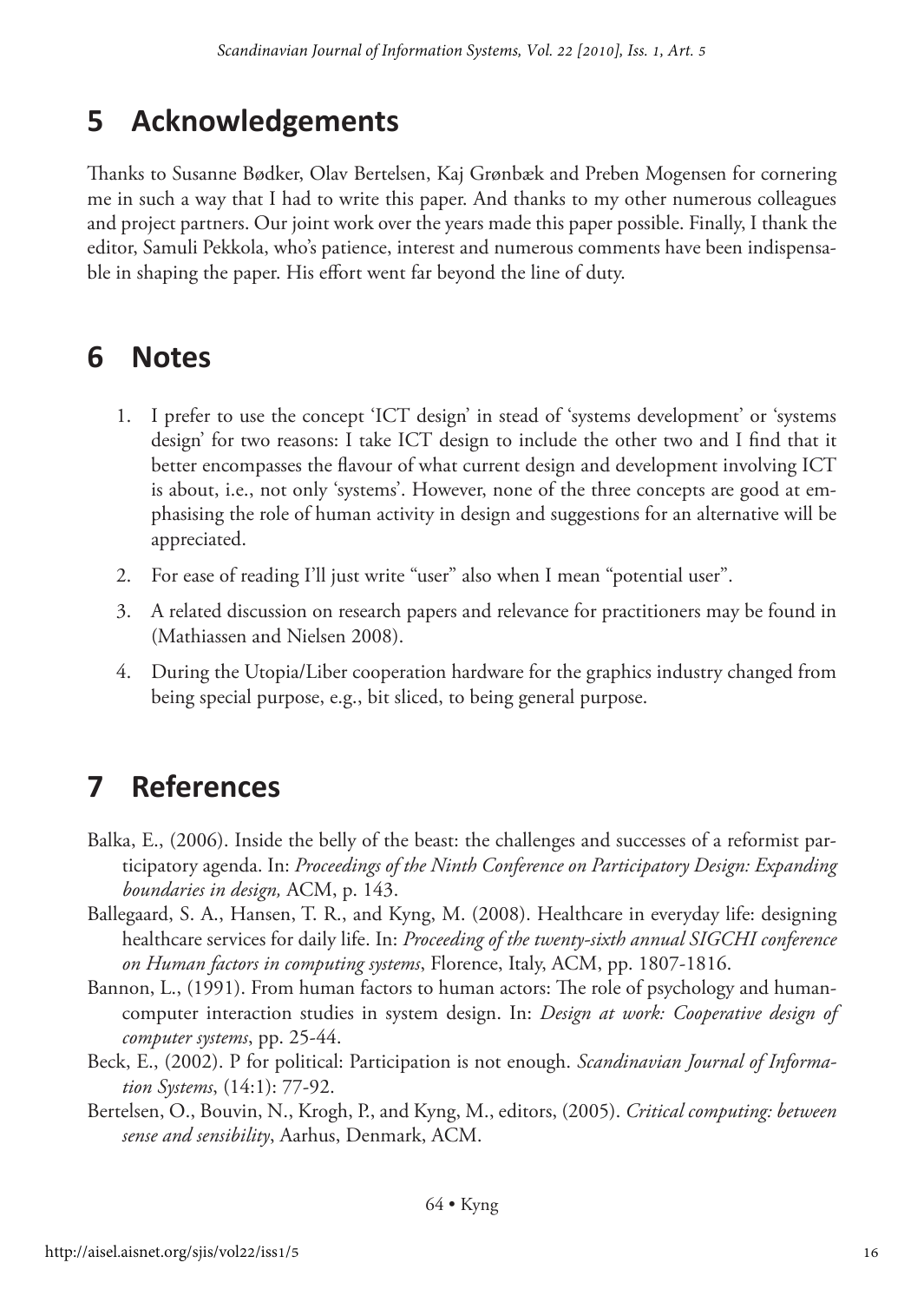- Bjerknes, G., Ehn, P., and Kyng, M., (1987). *Computers and democracy: a Scandinavian challenge*, Avebury.
- Braverman, H., (1974). *Labor and Monopoly Capital*, Monthly Review Press.
- Bødker, S., Ehn, P., Kammersgaard, J., Kyng, M., and Sundblad, Y., (1987). A UTOPIAN Experience: On design of powerful computer-based tools for skilled graphic workers. In: *Computers and Democracy*, G. Bjerknes, P. Ehn and M. Kyng (eds.), Avebury, pp. 251–278.
- Bødker, S., and Grønbæk, K., (1991). Design in action: From prototyping by demonstration to cooperative prototyping. In: *Computers and Democracy*, G. Bjerknes, P. Ehn and M. Kyng (eds.), Avebury, pp. 197-218.
- Carlson, J., Ehn, P., and Sandberg, A., (1978). Planning and control from the Perspective of Labour: A Short Presentation of the Demos Project. *Accounting Organizations and Society*,  $(3:3-4)$ .
- Cetrea, (2009). Cetrea logistics and communication. 2009, from http://cetrea.com/.
- Christensen, M. A., Crabtree, A., Damm, C., Hansen, K. M., Madsen, O. L., Marqvardsen, P., Mogensen, P., Sandvad, E., Slot, L., and Thomsen, M. (1998). The M.A.D. Experience: Multiperspective Application Development in evolutionary prototyping. In: *ECOOP'98 – Object-Oriented Programming*, Vol. 1445, Springer, Berlin/Heidelberg, pp. 13-40.
- CIT, (1998). Annual Report 1998. From http://www.cit.dk/download/CITaarsb98.pdf.
- COT, (1998). Case 5: Dragon Object-Oriented Architecture of a Global Customer Service System. From http://www.cit.dk/COT/case5-eng.html.
- CPSR, (2005). Participatory design. From http://cpsr.org/issues/pd/introInfo/.
- Crabtree, A., Rodden, T., Tolmie, P., and Button, G. (2009). Ethnography considered harmful. In: *Proceedings of the 27th international conference on Human factors in computing systems*. ACM, Boston.
- Ehn, P., and Kyng, M., (1987). The Collective Resource Approach to Systems Design. In: *Computers and Democracy*, G. Bjerknes, P. Ehn and M. Kyng (eds.), Avebury, pp. 17-57.
- Ehn, P., and Kyng, M., (1991). Cardboard Computers: Mocking-it-up or Hands-on the Future. In: *Design at Work: cooperative design of computer systems*, J. Greenbaum and M. Kyng, editors, Lawrence Erlbaum Associates, Mahwah, NJ, pp. 169-195.
- Einhorn, E., and Logue, J., editors, (1982). *Democracy at the shop floor—An American Look at Employee Influence in Scandinavia Today*, Kent Press.
- Gaver, B., Dunne, T., and Pacenti, E., (1999). Design: Cultural probes. *Interactions*, (6:1): 21- 29.
- Gaver, W. W., Boucher, A., Pennington, S., and Walker, B., (2004). Cultural probes and the value of uncertainty. *Interactions*, (11:5): 53-56.
- Greenbaum, J., and Kyng, M., editors, (1991). *Design at Work: cooperative design of computer systems*, Lawrence Erlbaum Associates, Mahwah, NJ.
- Grönvall, E., Aarhus, R., and Kyng, M., (2010). Challenges in participation—Users and their roles in the development of home-based pervasive healthcare applications, submitted.
- Henderson, A., and Kyng, M., (1991). There's no place like home: Continuing design in use. In: *Design at Work: cooperative design of computer systems*, J. Greenbaum and M. Kyng, editors, Lawrence Erlbaum Associates, Mahwah, NJ, pp. 219-240.

von Hippel, E., (2005). *Democratizing Innovation*, MIT Press, Boston.

iHospital, (2005). From http://ihospital.dk/.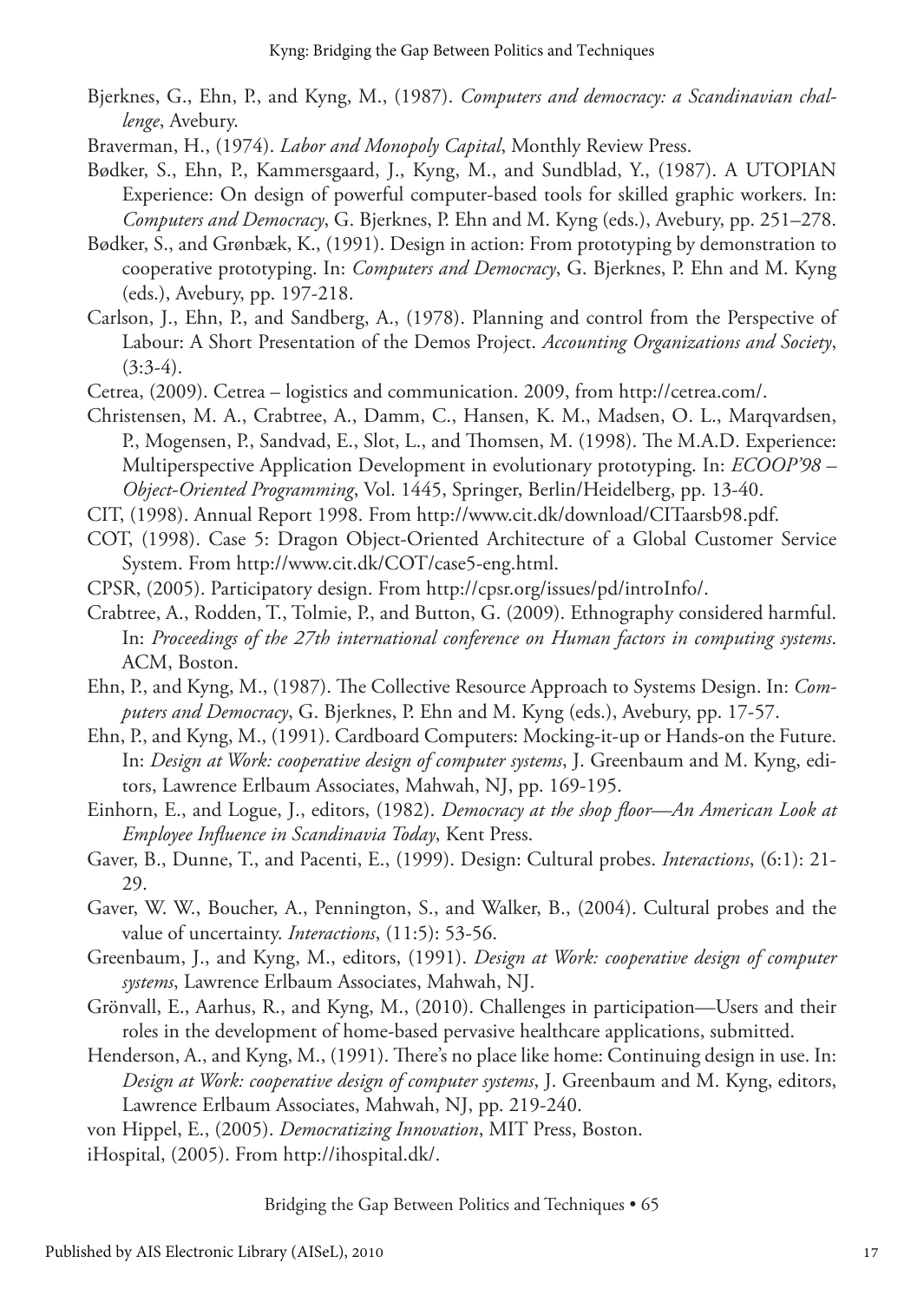- Ivari, J., and Lyytinen, K., (1998). Research on Information systems Development in Scandinavia—Unity in Plurality. *Scandinavian Journal of Information Systems*, (10:1&2): 135-186.
- Jacucci, G., and Kensing, F., editors, (2006). *Proceedings of the ninth conference on participatory design*, Trento, Italy, ACM.
- Kensing, F., (2003a). *Methods and Practices in Participatory design*, ITU Press, Copenhagen.
- Kensing, F., (2003b). Participatory Design in Commercial Settings. In: *Methods and Practices in Participatory design*, F. Kensing, editor, ITU Press, Copenhagen, pp. 317-348.
- Kristensen, M., Kyng, M., and Palen, L., (2006). Participatory design in emergency medical service: designing for future practice. In: *Proceedings of the SIGCHI conference on Human factors in computing systems*, Montreal, Quebec, Canada, ACM, pp. 161-170.
- Kyng, M., (1998). Users and computers: A contextual approach to design of computer artifacts. *Scandinavian Journal of Information Systems*, (10:1&2): 7-44.
- Kyng, M., and Mathiassen, L., (1982). Systems development and trade union activities. In: *Information Society, for Richer, for Poorer*, N. Bjørn-Andersen, editor, Amsterdam, North Holland, pp. 247-260.
- Kyng, M., and Mathiassen, L., editors, (1997). *Computers and design in context*, Cambridge, Mass., MIT Press.
- Kyng, M., Nielsen, E. T., and Kristensen, M., Challenges in designing interactive systems for emergency response. In: *Proceedings of the 6th ACM Conference on Designing Interactive Systems*, pp. 301-310.
- Kyng, M., and Spure, J., (2008). Handicap a knowledge resource for developing better aids. From http://www.pervasivehealthcare.dk/projects/index.php#14.
- Lauridsen, I. K. (2009). Challenges and possibilities for elderly citizens. In T. u. d. h. i. group (Ed.). Aarhus, Denmark: Municipality of Aarhus.
- Madsen, O. L., (2007). ISIS Katrinebjerg Slutrapport, Århus, Denmark.
- Mathiassen, L., and Nielsen, P. A., (2008). Engaged Scholarship in IS Research. *Scandinavian Journal of Information Systems*, (20:2): 3-20.
- Mogensen, P., and Kyng, M., (2008). PalCom project webpage. From http://www.ist-palcom. org/.
- Monteiro, E., editor, (2002). *Scandinavian Journal of Information Systems*, (14:1).
- Monteiro, E., editor, (2003). *Scandinavian Journal of Information Systems*, (15).
- Nygaard, K., and Bergo, O. T., (1975). The trade unions, new users of research. *Personnel Review*, (4:2).
- OSI, (2009). The Open Source Initiative (OSI). From http://www.opensource.org.
- PDC, (2008). *Proceedings of the 10th anniversary conference on Participatory Design: Experiences and Challenges*, Indiana University, Bloomington, Indiana, ACM Press.
- Robinson, M., (1998). The one that got away: comments on users and computers. *Scandinavian Journal of Information Systems*, (10:1&2): 61-66.
- Rosted, J., (2009). FORA Division for research and analysis. From http://www.ebst.dk/fo.
- Schuler, D., and Namioka, A., editors, (1993). *Participatory Design: Principles and Practices*, L. Erlbaum Associates Inc.
- Shapiro, D., Participatory Design: the will to succeed. In: *Critical computing Between Sense and sensibility*, O. W. Bertelsen, N. O. Bouvin, P. G. Krogh and M. Kyng, editors, ACM, pp. 29-38.